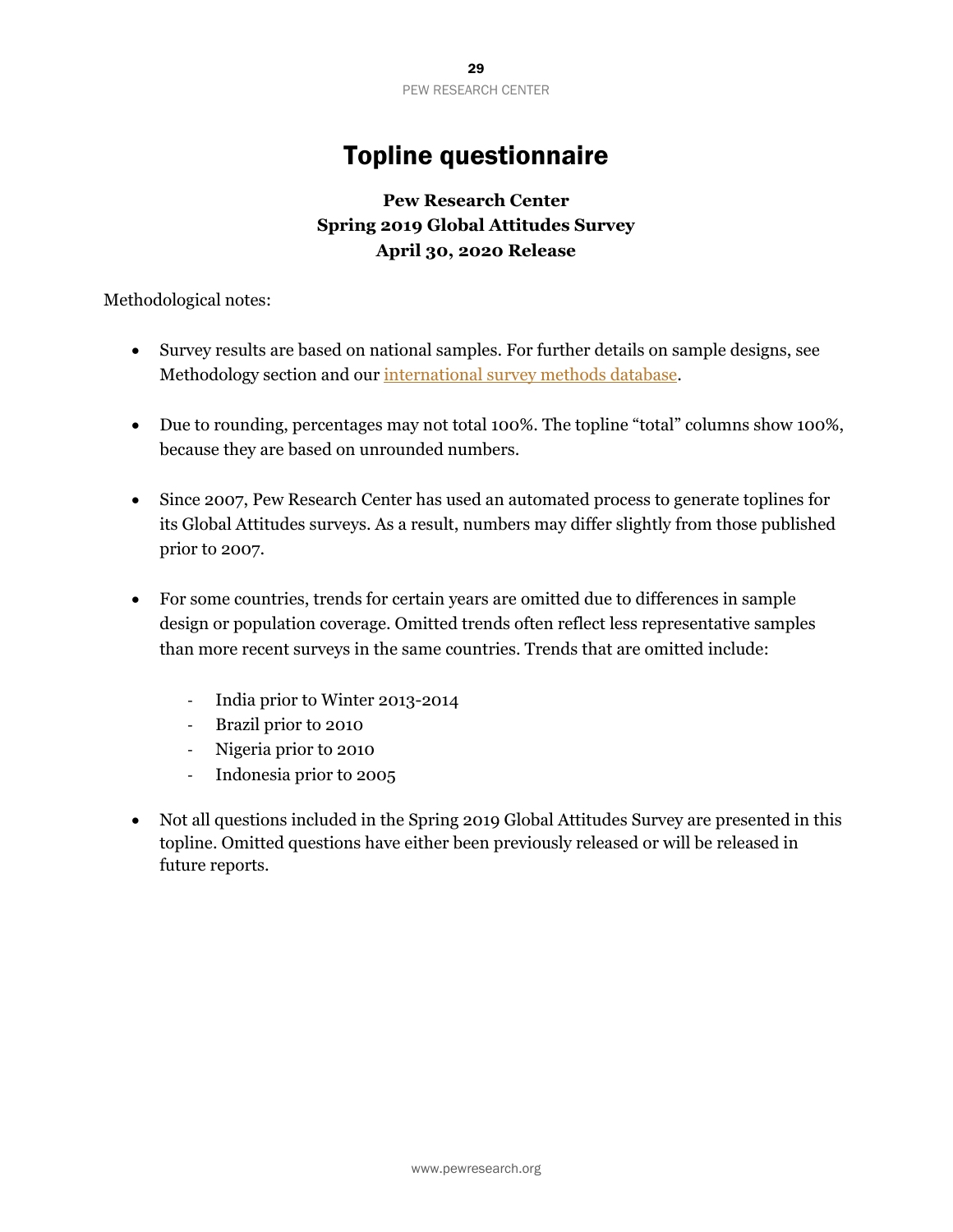|                       |                                            |                          | Q55c. How important is it to have the following things in our country? Is it very important,<br>somewhat important, not too important or not important at all? c. women have the same rights<br>as men |                         |                                |                                |              |  |  |  |
|-----------------------|--------------------------------------------|--------------------------|--------------------------------------------------------------------------------------------------------------------------------------------------------------------------------------------------------|-------------------------|--------------------------------|--------------------------------|--------------|--|--|--|
|                       |                                            | <b>Very</b><br>important | <b>Somewhat</b><br>important                                                                                                                                                                           | Not too<br>important    | Not important<br>at all        | <b>DK/Refused</b>              | <b>Total</b> |  |  |  |
| <b>United States</b>  | <b>Spring, 2019</b>                        | 91                       | 7                                                                                                                                                                                                      | 0                       | $\mathbf{1}$                   | 0                              | 100          |  |  |  |
|                       | <b>Spring, 2015</b>                        | 91                       | $\overline{7}$                                                                                                                                                                                         | $\mathbf{1}$            | 0                              | $\mathbf 0$                    | 100          |  |  |  |
| Canada                | <b>Spring, 2019</b>                        | 93                       | 5                                                                                                                                                                                                      | $\mathbf 0$             | $\mathbf{1}$                   | $\mathbf{1}$                   | 100          |  |  |  |
|                       | <b>Spring, 2015</b>                        | 94                       | 4                                                                                                                                                                                                      | 1                       | $\mathbf{1}$                   | $\mathbf{1}$                   | 100          |  |  |  |
| <b>France</b>         | <b>Spring, 2019</b>                        | 90                       | 9                                                                                                                                                                                                      | 0                       | $\mathbf{1}$                   | 0                              | 100          |  |  |  |
|                       | <b>Spring, 2015</b>                        | 83                       | 13                                                                                                                                                                                                     | $\overline{2}$          | $\mathbf{1}$                   | 0                              | 100          |  |  |  |
| Germany               | <b>Spring, 2019</b>                        | 90                       | 8                                                                                                                                                                                                      | $\overline{2}$          | $\mathbf{1}$                   | $\mathbf 0$                    | 100          |  |  |  |
|                       | <b>Spring, 2015</b>                        | 92                       | $\overline{7}$                                                                                                                                                                                         | 1                       | 0                              | 0                              | 100          |  |  |  |
| Greece                | <b>Spring, 2019</b>                        | 85                       | 13                                                                                                                                                                                                     | $\overline{2}$          | 0                              | $\mathbf 0$                    | 100          |  |  |  |
| <b>Italy</b>          | <b>Spring, 2019</b>                        | 74                       | 21                                                                                                                                                                                                     | $\overline{2}$          | 2                              | $\mathbf{1}$                   | 100          |  |  |  |
|                       | <b>Spring, 2015</b>                        | 82                       | 13                                                                                                                                                                                                     | 3                       | $\mathbf{1}$                   | $\mathbf{1}$                   | 100          |  |  |  |
| <b>Netherlands</b>    | <b>Spring, 2019</b>                        | 92                       | $\overline{7}$                                                                                                                                                                                         | $\mathbf{1}$            | 0                              | 0                              | 100          |  |  |  |
| <b>Spain</b>          | <b>Spring, 2019</b>                        | 84                       | 14                                                                                                                                                                                                     | $1\,$                   | 1                              | 0                              | 100          |  |  |  |
|                       | <b>Spring, 2015</b>                        | 88                       | 11                                                                                                                                                                                                     | $\mathbf{1}$            | 0                              | $\mathbf 0$                    | 100          |  |  |  |
| <b>Sweden</b>         | <b>Spring, 2019</b>                        | 96                       | 3                                                                                                                                                                                                      | 0                       | 0                              | 0                              | 100          |  |  |  |
| <b>United Kingdom</b> | <b>Spring, 2019</b>                        | 92                       | 5                                                                                                                                                                                                      | $\mathbf{1}$            | 2                              | 0                              | 100          |  |  |  |
|                       | <b>Spring, 2015</b>                        | 92                       | 6                                                                                                                                                                                                      | $\mathbf{1}$            | 0                              | $\mathbf{1}$                   | 100          |  |  |  |
| <b>Bulgaria</b>       | <b>Spring, 2019</b>                        | 73                       | 21                                                                                                                                                                                                     | 4                       | 0                              | $\mathbf{1}$                   | 100          |  |  |  |
| <b>Czech Republic</b> | <b>Spring, 2019</b>                        | 70                       | 23                                                                                                                                                                                                     | 4                       | 1                              | 2                              | 100          |  |  |  |
| <b>Hungary</b>        | <b>Spring, 2019</b>                        | 85                       | 12                                                                                                                                                                                                     | $\overline{2}$          | 0                              | 0                              | 100          |  |  |  |
|                       | <b>Spring, 2016</b>                        | 77                       | 18                                                                                                                                                                                                     | $\overline{2}$          | 2                              | $\mathbf{1}$                   | 100          |  |  |  |
| Lithuania             | <b>Spring, 2019</b>                        | 62                       | 26                                                                                                                                                                                                     | 6                       | 2                              | 4                              | 100          |  |  |  |
| <b>Poland</b>         | <b>Spring, 2019</b>                        | 69                       | 26                                                                                                                                                                                                     | 3                       | $\mathbf{1}$                   | $\mathbf{1}$                   | 100          |  |  |  |
|                       | <b>Spring, 2016</b>                        | 69                       | 27                                                                                                                                                                                                     | 3                       | 0                              | $1\,$                          | 100          |  |  |  |
|                       | <b>Spring, 2015</b>                        | 64                       | 30                                                                                                                                                                                                     | 4                       | $\mathbf{1}$                   | 2                              | 100          |  |  |  |
| <b>Slovakia</b>       | <b>Spring, 2019</b>                        | 67                       | 24                                                                                                                                                                                                     | $\overline{7}$          | 1                              | 0                              | 100          |  |  |  |
| <b>Russia</b>         | <b>Spring, 2019</b>                        | 54                       | 35                                                                                                                                                                                                     | 6                       | 3                              | 2                              | 100          |  |  |  |
|                       | <b>Spring, 2015</b>                        | 58                       | 33                                                                                                                                                                                                     | 6                       | $\mathbf{1}$                   | $\mathbf{1}$                   | 100          |  |  |  |
| <b>Ukraine</b>        | <b>Spring, 2019</b>                        | 57                       | 31                                                                                                                                                                                                     | 7                       | $\overline{2}$                 | 2                              | 100          |  |  |  |
|                       | <b>Spring, 2015</b>                        | 57                       | 30                                                                                                                                                                                                     | 8                       | 2                              | 3                              | 100          |  |  |  |
| Australia             | <b>Spring, 2019</b>                        | 91                       | $\overline{7}$                                                                                                                                                                                         | $\mathbf{1}$            | 0                              | 0                              | 100          |  |  |  |
|                       | <b>Spring, 2015</b>                        | 92                       | 7                                                                                                                                                                                                      | $\mathbf{1}$            | $\mathbf{1}$                   | 0                              | 100          |  |  |  |
| India                 | <b>Spring, 2019</b>                        | 72                       | 17                                                                                                                                                                                                     | $\overline{\mathbf{4}}$ | 3                              | 3                              | 100          |  |  |  |
|                       | <b>Spring, 2015</b>                        | 71                       | 20                                                                                                                                                                                                     | 3                       | $\overline{2}$                 | 3                              | 100          |  |  |  |
| <b>Indonesia</b>      | <b>Spring, 2019</b>                        | 61                       | 22                                                                                                                                                                                                     | 9                       | 3                              | 5                              | 100          |  |  |  |
|                       | <b>Spring, 2015</b>                        | 44                       | 34                                                                                                                                                                                                     | 15                      | 3                              | 4                              | 100          |  |  |  |
| <b>Japan</b>          | <b>Spring, 2019</b>                        | 63<br>60                 | 25<br>30                                                                                                                                                                                               | 8<br>$\overline{7}$     | $\overline{2}$<br>$\mathbf{1}$ | $\mathbf{1}$<br>$\overline{2}$ | 100<br>100   |  |  |  |
| <b>Philippines</b>    | <b>Spring, 2015</b><br><b>Spring, 2019</b> | 80                       | 14                                                                                                                                                                                                     | $\overline{\mathbf{4}}$ | $\overline{2}$                 | 0                              | 100          |  |  |  |
|                       | <b>Spring, 2015</b>                        | 59                       | 33                                                                                                                                                                                                     | 8                       | 0                              | 0                              | 100          |  |  |  |
| South Korea           | <b>Spring, 2019</b>                        | 56                       | 36                                                                                                                                                                                                     | 6                       | $\overline{2}$                 | $\mathbf{1}$                   | 100          |  |  |  |
|                       | <b>Spring, 2015</b>                        | 64                       | 31                                                                                                                                                                                                     | 3                       | $\mathbf{1}$                   | $\mathbf{1}$                   | 100          |  |  |  |
| <b>Israel</b>         | <b>Spring, 2019</b>                        | 64                       | 28                                                                                                                                                                                                     | 6                       | $\overline{2}$                 | $\mathbf{1}$                   | 100          |  |  |  |
|                       | <b>Spring, 2015</b>                        | 69                       | 22                                                                                                                                                                                                     | 7                       | $\mathbf{1}$                   | 0                              | 100          |  |  |  |
| Lebanon               | <b>Spring, 2019</b>                        | 72                       | 19                                                                                                                                                                                                     | 5                       | 3                              | 0                              | 100          |  |  |  |
|                       | <b>Spring, 2015</b>                        | 75                       | 18                                                                                                                                                                                                     | 5                       | $\mathbf{1}$                   | 0                              | 100          |  |  |  |
| <b>Tunisia</b>        | <b>Spring, 2019</b>                        | 44                       | 24                                                                                                                                                                                                     | 18                      | 12                             | $\overline{2}$                 | 100          |  |  |  |
| <b>Turkey</b>         | <b>Spring, 2019</b>                        | 74                       | 19                                                                                                                                                                                                     | 4                       | $\overline{2}$                 | $\mathbf{1}$                   | 100          |  |  |  |
|                       | <b>Spring, 2015</b>                        | 48                       | 23                                                                                                                                                                                                     | 12                      | 10                             | 6                              | 100          |  |  |  |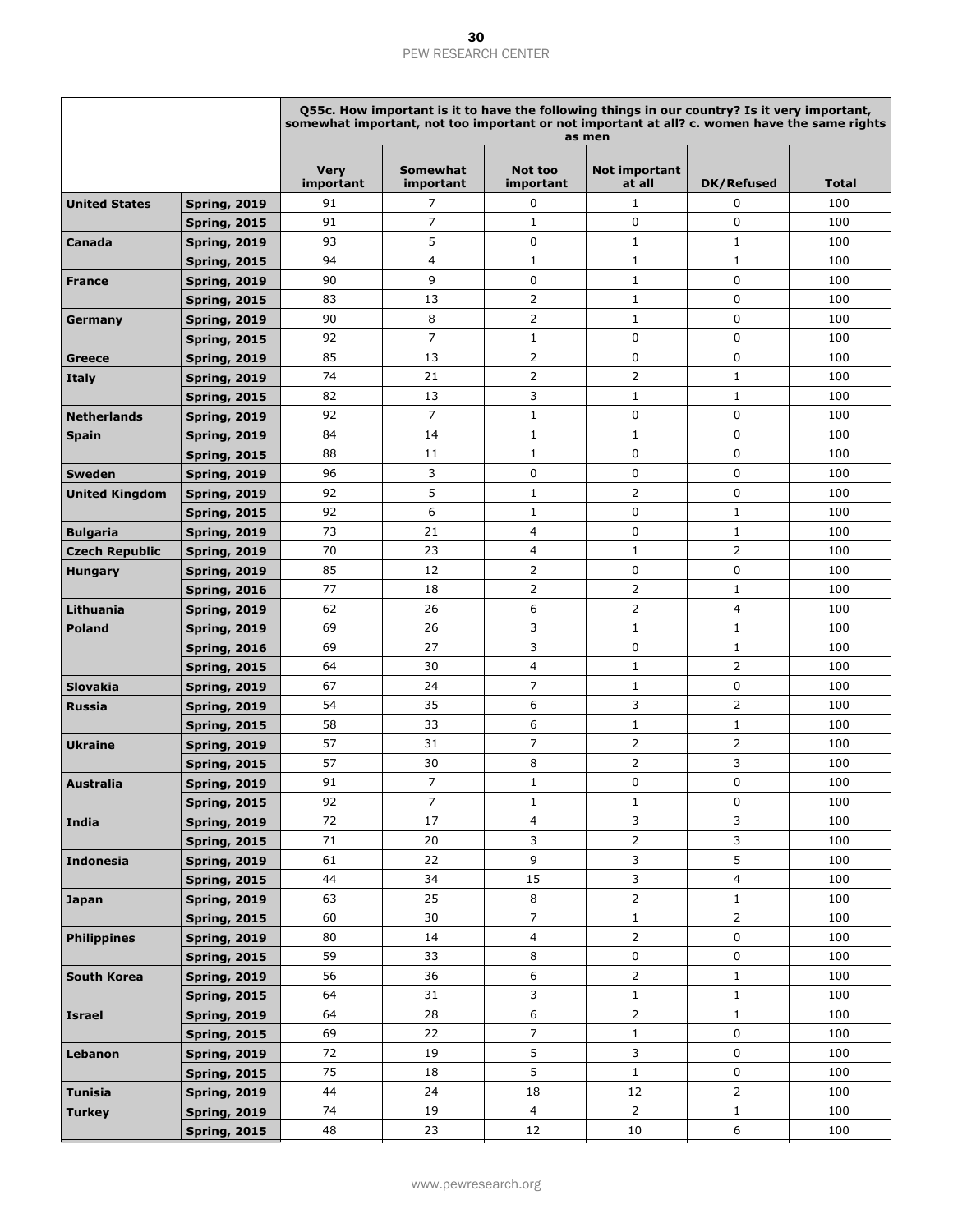|                     |                     | Q55c. How important is it to have the following things in our country? Is it very important,<br>somewhat important, not too important or not important at all? c. women have the same rights<br>as men |                       |                      |                         |                |              |  |  |  |
|---------------------|---------------------|--------------------------------------------------------------------------------------------------------------------------------------------------------------------------------------------------------|-----------------------|----------------------|-------------------------|----------------|--------------|--|--|--|
|                     |                     | <b>Very</b><br>important                                                                                                                                                                               | Somewhat<br>important | Not too<br>important | Not important<br>at all | DK/Refused     | <b>Total</b> |  |  |  |
| Kenya               | <b>Spring, 2019</b> | 52                                                                                                                                                                                                     | 19                    | 15                   | 12                      | $\Omega$       | 100          |  |  |  |
|                     | <b>Spring, 2015</b> | 45                                                                                                                                                                                                     | 31                    | 16                   | 8                       | $\Omega$       | 100          |  |  |  |
| <b>Nigeria</b>      | <b>Spring, 2019</b> | 43                                                                                                                                                                                                     | 26                    | 15                   | 15                      |                | 100          |  |  |  |
|                     | <b>Spring, 2015</b> | 54                                                                                                                                                                                                     | 24                    | 14                   | $\overline{7}$          | $\Omega$       | 100          |  |  |  |
| <b>South Africa</b> | <b>Spring, 2019</b> | 67                                                                                                                                                                                                     | 14                    | 10                   | 8                       |                | 100          |  |  |  |
|                     | <b>Spring, 2015</b> | 67                                                                                                                                                                                                     | 21                    | 7                    | 3                       | $\overline{2}$ | 100          |  |  |  |
| Argentina           | <b>Spring, 2019</b> | 91                                                                                                                                                                                                     | 7                     | $\mathbf{1}$         |                         | $\Omega$       | 100          |  |  |  |
|                     | <b>Spring, 2015</b> | 82                                                                                                                                                                                                     | 15                    | 3                    | $\Omega$                | $\Omega$       | 100          |  |  |  |
| <b>Brazil</b>       | <b>Spring, 2019</b> | 88                                                                                                                                                                                                     | $\overline{7}$        | $\mathbf{1}$         | 2                       |                | 100          |  |  |  |
|                     | <b>Spring, 2015</b> | 82                                                                                                                                                                                                     | 15                    | $\overline{2}$       |                         | $\Omega$       | 100          |  |  |  |
| <b>Mexico</b>       | <b>Spring, 2019</b> | 80                                                                                                                                                                                                     | 16                    | 3                    | $\Omega$                |                | 100          |  |  |  |
|                     | <b>Spring, 2015</b> | 73                                                                                                                                                                                                     | 19                    | 5                    | $\overline{2}$          |                | 100          |  |  |  |

|                       |                     |     |                | Q59. All things considered, who has a better life in this country - men or<br>women? |                   |       |
|-----------------------|---------------------|-----|----------------|--------------------------------------------------------------------------------------|-------------------|-------|
|                       |                     | Men | Women          | Same (DO NOT<br><b>READ)</b>                                                         | <b>DK/Refused</b> | Total |
| <b>United States</b>  | <b>Spring, 2019</b> | 57  | 15             | 22                                                                                   | 7                 | 100   |
|                       | <b>Spring, 2010</b> | 39  | 23             | 24                                                                                   | 15                | 100   |
| Canada                | <b>Spring, 2019</b> | 59  | 14             | 20                                                                                   | $\overline{7}$    | 100   |
| <b>France</b>         | <b>Spring, 2019</b> | 70  | 9              | 15                                                                                   | $\overline{7}$    | 100   |
|                       | <b>Spring, 2010</b> | 75  | 14             | 9                                                                                    | $\overline{2}$    | 100   |
|                       | <b>Spring, 1991</b> | 44  | 10             | 44                                                                                   | 3                 | 100   |
| Germany               | <b>Spring, 2019</b> | 50  | 11             | 35                                                                                   | 5                 | 100   |
|                       | <b>Spring, 2010</b> | 49  | 15             | 27                                                                                   | 9                 | 100   |
|                       | <b>Spring, 1991</b> | 44  | 9              | 42                                                                                   | 5                 | 100   |
| <b>Greece</b>         | <b>Spring, 2019</b> | 34  | 21             | 43                                                                                   | $\overline{2}$    | 100   |
| <b>Italy</b>          | <b>Spring, 2019</b> | 42  | 9              | 46                                                                                   | $\overline{2}$    | 100   |
|                       | <b>Spring, 1991</b> | 33  | 19             | 46                                                                                   | 3                 | 100   |
| <b>Netherlands</b>    | <b>Spring, 2019</b> | 56  | 18             | 21                                                                                   | 5                 | 100   |
| <b>Spain</b>          | <b>Spring, 2019</b> | 64  | 11             | 23                                                                                   | $\overline{2}$    | 100   |
|                       | <b>Spring, 2010</b> | 45  | 16             | 33                                                                                   | 5                 | 100   |
|                       | <b>Spring, 1991</b> | 35  | 14             | 47                                                                                   | 4                 | 100   |
| <b>Sweden</b>         | <b>Spring, 2019</b> | 62  | 8              | 22                                                                                   | 9                 | 100   |
| <b>United Kingdom</b> | <b>Spring, 2019</b> | 61  | 12             | 22                                                                                   | 5                 | 100   |
|                       | <b>Spring, 2010</b> | 39  | 16             | 36                                                                                   | 9                 | 100   |
|                       | <b>Spring, 1991</b> | 54  | 11             | 29                                                                                   | 6                 | 100   |
| <b>Bulgaria</b>       | <b>Spring, 2019</b> | 21  | 10             | 64                                                                                   | 5                 | 100   |
|                       | <b>Spring, 1991</b> | 42  | 15             | 33                                                                                   | 10                | 100   |
| <b>Czech Republic</b> | <b>Spring, 2019</b> | 45  | 6              | 43                                                                                   | 6                 | 100   |
|                       | <b>Spring, 1991</b> | 53  | 5              | 38                                                                                   | 5                 | 100   |
| <b>Hungary</b>        | <b>Spring, 2019</b> | 36  | $\overline{7}$ | 52                                                                                   | 5                 | 100   |
|                       | <b>Spring, 1991</b> | 42  | 8              | 43                                                                                   | $\overline{7}$    | 100   |
| Lithuania             | <b>Spring, 2019</b> | 26  | 9              | 48                                                                                   | 17                | 100   |
|                       | <b>Spring, 1991</b> | 69  | 6              | 20                                                                                   | 5                 | 100   |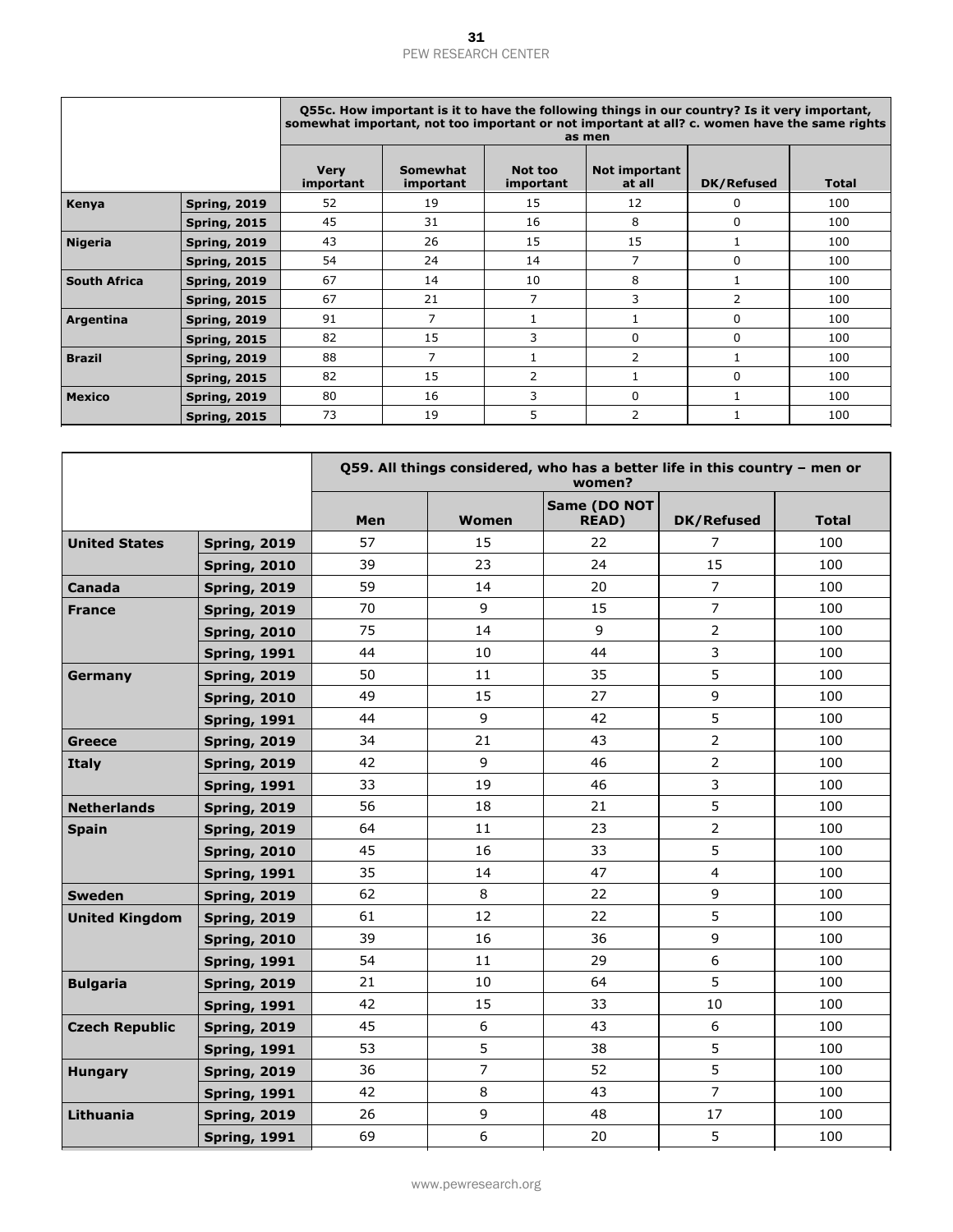|                     |                     |     | Q59. All things considered, who has a better life in this country - men or<br>women? |                              |                   |              |  |  |  |
|---------------------|---------------------|-----|--------------------------------------------------------------------------------------|------------------------------|-------------------|--------------|--|--|--|
|                     |                     | Men | <b>Women</b>                                                                         | Same (DO NOT<br><b>READ)</b> | <b>DK/Refused</b> | <b>Total</b> |  |  |  |
| <b>Poland</b>       | <b>Spring, 2019</b> | 35  | 6                                                                                    | 56                           | 3                 | 100          |  |  |  |
|                     | <b>Spring, 2010</b> | 55  | 15                                                                                   | 25                           | 6                 | 100          |  |  |  |
|                     | <b>Spring, 1991</b> | 48  | 6                                                                                    | 41                           | 5                 | 100          |  |  |  |
| <b>Slovakia</b>     | <b>Spring, 2019</b> | 46  | 13                                                                                   | 37                           | $\mathbf{3}$      | 100          |  |  |  |
|                     | <b>Spring, 1991</b> | 53  | 5                                                                                    | 38                           | $\overline{4}$    | 100          |  |  |  |
| <b>Russia</b>       | <b>Spring, 2019</b> | 30  | 13                                                                                   | 45                           | 11                | 100          |  |  |  |
|                     | <b>Spring, 2010</b> | 29  | 14                                                                                   | 52                           | 5                 | 100          |  |  |  |
|                     | <b>Spring, 1991</b> | 64  | $\overline{7}$                                                                       | 21                           | 9                 | 100          |  |  |  |
| <b>Ukraine</b>      | <b>Spring, 2019</b> | 22  | 6                                                                                    | 65                           | 6                 | 100          |  |  |  |
|                     | <b>Spring, 1991</b> | 73  | 6                                                                                    | 16                           | 5                 | 100          |  |  |  |
| <b>Australia</b>    | <b>Spring, 2019</b> | 56  | 15                                                                                   | 22                           | $\overline{7}$    | 100          |  |  |  |
| India               | <b>Spring, 2019</b> | 34  | 20                                                                                   | 45                           | $\overline{2}$    | 100          |  |  |  |
| <b>Indonesia</b>    | <b>Spring, 2019</b> | 48  | 16                                                                                   | 25                           | 11                | 100          |  |  |  |
|                     | <b>Spring, 2010</b> | 29  | 15                                                                                   | 55                           | $\mathbf{1}$      | 100          |  |  |  |
| Japan               | <b>Spring, 2019</b> | 49  | 25                                                                                   | 15                           | 11                | 100          |  |  |  |
|                     | <b>Spring, 2010</b> | 29  | 47                                                                                   | 20                           | 5                 | 100          |  |  |  |
| <b>Philippines</b>  | <b>Spring, 2019</b> | 40  | 26                                                                                   | 32                           | $\mathbf{1}$      | 100          |  |  |  |
| South Korea         | <b>Spring, 2019</b> | 47  | 35                                                                                   | 14                           | $\overline{4}$    | 100          |  |  |  |
|                     | <b>Spring, 2010</b> | 26  | 49                                                                                   | 23                           | 3                 | 100          |  |  |  |
| <b>Israel</b>       | <b>Spring, 2019</b> | 52  | 12                                                                                   | 33                           | $\overline{2}$    | 100          |  |  |  |
| Lebanon             | <b>Spring, 2019</b> | 47  | 13                                                                                   | 35                           | $\overline{4}$    | 100          |  |  |  |
|                     | <b>Spring, 2012</b> | 19  | 32                                                                                   | 45                           | $\overline{4}$    | 100          |  |  |  |
| <b>Tunisia</b>      | <b>Spring, 2019</b> | 24  | 37                                                                                   | 38                           | $\mathbf{1}$      | 100          |  |  |  |
|                     | <b>Spring, 2012</b> | 28  | 41                                                                                   | 29                           | $\overline{2}$    | 100          |  |  |  |
| <b>Turkey</b>       | <b>Spring, 2019</b> | 57  | 23                                                                                   | 17                           | $\mathbf{3}$      | 100          |  |  |  |
|                     | <b>Spring, 2012</b> | 41  | 31                                                                                   | 25                           | $\mathbf{3}$      | 100          |  |  |  |
|                     | <b>Spring, 2010</b> | 33  | 27                                                                                   | 38                           | $\overline{2}$    | 100          |  |  |  |
| Kenya               | <b>Spring, 2019</b> | 42  | 35                                                                                   | 21                           | $\mathbf{3}$      | 100          |  |  |  |
|                     | <b>Spring, 2010</b> | 36  | 28                                                                                   | 34                           | $\overline{2}$    | 100          |  |  |  |
| <b>Nigeria</b>      | <b>Spring, 2019</b> | 46  | 22                                                                                   | 28                           | 3                 | 100          |  |  |  |
|                     | <b>Spring, 2010</b> | 46  | 25                                                                                   | 26                           | 3                 | 100          |  |  |  |
| <b>South Africa</b> | <b>Spring, 2019</b> | 41  | 33                                                                                   | 22                           | $\overline{4}$    | 100          |  |  |  |
| Argentina           | <b>Spring, 2019</b> | 39  | 19                                                                                   | 30                           | 11                | 100          |  |  |  |
|                     | <b>Spring, 2010</b> | 27  | 21                                                                                   | 46                           | 6                 | 100          |  |  |  |
| <b>Brazil</b>       | <b>Spring, 2019</b> | 52  | 15                                                                                   | 25                           | 8                 | 100          |  |  |  |
|                     | <b>Spring, 2010</b> | 42  | 30                                                                                   | 27                           | $\mathbf{1}$      | 100          |  |  |  |
| <b>Mexico</b>       | <b>Spring, 2019</b> | 39  | 17                                                                                   | 37                           | $\overline{7}$    | 100          |  |  |  |
|                     | <b>Spring, 2010</b> | 27  | 14                                                                                   | 56                           | $\mathbf{3}$      | 100          |  |  |  |

In 1991, 'same' was a volunteered category for Russia, Ukraine and Lithuania.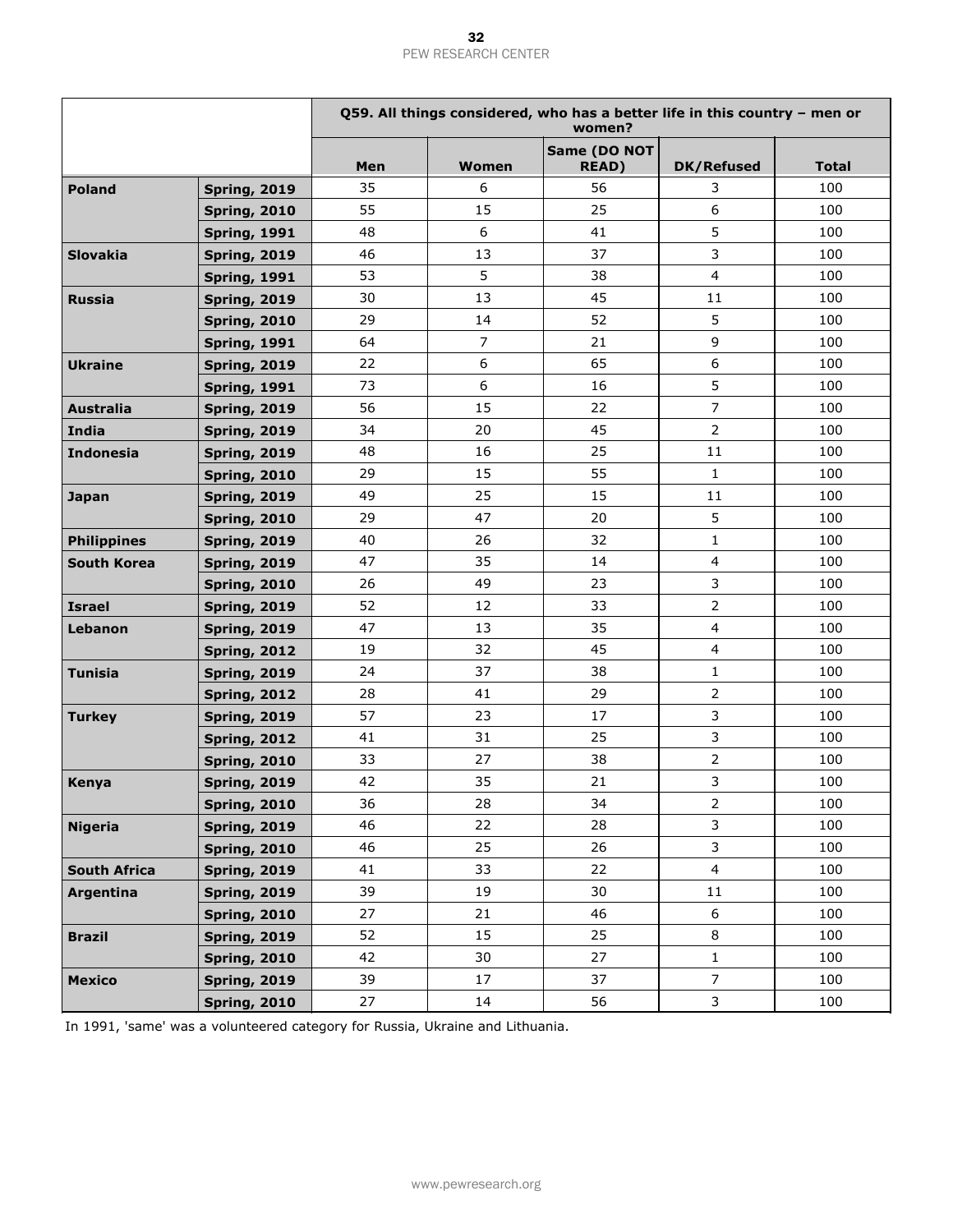|                       |                     |                    |                           | Q60. How likely do you think it is that women in our country will eventually have the same rights as men - very<br>likely, somewhat likely, not too likely or not at all likely? |                         |                                                                                |                |              |
|-----------------------|---------------------|--------------------|---------------------------|----------------------------------------------------------------------------------------------------------------------------------------------------------------------------------|-------------------------|--------------------------------------------------------------------------------|----------------|--------------|
|                       |                     | <b>Very likely</b> | <b>Somewhat</b><br>likely | <b>Not too likely</b>                                                                                                                                                            | Not at all<br>likely    | Women<br>already have<br>the same<br>rights as men<br>(DO NOT<br><b>READ</b> ) | DK/Refused     | <b>Total</b> |
| <b>United States</b>  | <b>Spring, 2019</b> | 45                 | 30                        | 7                                                                                                                                                                                | 3                       | 14                                                                             | 1              | 100          |
| Canada                | <b>Spring, 2019</b> | 51                 | 33                        | $\overline{7}$                                                                                                                                                                   | $\overline{2}$          | $\overline{7}$                                                                 | $\mathbf{1}$   | 100          |
| <b>France</b>         | <b>Spring, 2019</b> | 40                 | 39                        | 13                                                                                                                                                                               | 5                       | 2                                                                              | $\mathbf 0$    | 100          |
| Germany               | <b>Spring, 2019</b> | 48                 | 32                        | 12                                                                                                                                                                               | 3                       | 4                                                                              | $\mathbf{1}$   | 100          |
| Greece                | <b>Spring, 2019</b> | 33                 | 28                        | $\overline{4}$                                                                                                                                                                   | 1                       | 33                                                                             | 0              | 100          |
| <b>Italy</b>          | <b>Spring, 2019</b> | 25                 | 36                        | 17                                                                                                                                                                               | $\overline{4}$          | 17                                                                             | $\mathbf{1}$   | 100          |
| <b>Netherlands</b>    | <b>Spring, 2019</b> | 55                 | 35                        | 6                                                                                                                                                                                | $\overline{2}$          | $\overline{2}$                                                                 | $\Omega$       | 100          |
| <b>Spain</b>          | <b>Spring, 2019</b> | 37                 | 38                        | 19                                                                                                                                                                               | 4                       | 2                                                                              | 0              | 100          |
| <b>Sweden</b>         | <b>Spring, 2019</b> | 44                 | 41                        | 8                                                                                                                                                                                | 1                       | 5                                                                              | $\mathbf{1}$   | 100          |
| <b>United Kingdom</b> | <b>Spring, 2019</b> | 50                 | 31                        | 9                                                                                                                                                                                | $\overline{4}$          | 5                                                                              | $\mathbf{1}$   | 100          |
| <b>Bulgaria</b>       | <b>Spring, 2019</b> | 33                 | 27                        | 9                                                                                                                                                                                | $\mathbf{1}$            | 28                                                                             | $\overline{2}$ | 100          |
| <b>Czech Republic</b> | <b>Spring, 2019</b> | 21                 | 29                        | 16                                                                                                                                                                               | 3                       | 26                                                                             | 5              | 100          |
| <b>Hungary</b>        | <b>Spring, 2019</b> | 14                 | 27                        | 19                                                                                                                                                                               | 4                       | 31                                                                             | $\overline{4}$ | 100          |
| Lithuania             | <b>Spring, 2019</b> | 16                 | 33                        | 16                                                                                                                                                                               | 5                       | 23                                                                             | $\overline{7}$ | 100          |
| <b>Poland</b>         | <b>Spring, 2019</b> | 20                 | 37                        | 11                                                                                                                                                                               | $\overline{2}$          | 27                                                                             | $\overline{2}$ | 100          |
| <b>Slovakia</b>       | <b>Spring, 2019</b> | 20                 | 37                        | 17                                                                                                                                                                               | 3                       | 20                                                                             | $\overline{2}$ | 100          |
| <b>Russia</b>         | <b>Spring, 2019</b> | 25                 | 39                        | 14                                                                                                                                                                               | 5                       | 12                                                                             | $\overline{4}$ | 100          |
| <b>Ukraine</b>        | <b>Spring, 2019</b> | 14                 | 29                        | 12                                                                                                                                                                               | $\mathbf{1}$            | 41                                                                             | $\overline{4}$ | 100          |
| <b>Australia</b>      | <b>Spring, 2019</b> | 50                 | 33                        | $\overline{7}$                                                                                                                                                                   | $\overline{2}$          | $\overline{7}$                                                                 | 1              | 100          |
| India                 | <b>Spring, 2019</b> | 54                 | 34                        | 5                                                                                                                                                                                | 3                       | 2                                                                              | 3              | 100          |
| <b>Indonesia</b>      | <b>Spring, 2019</b> | 48                 | 31                        | $\overline{7}$                                                                                                                                                                   | $\overline{4}$          | $\mathbf{1}$                                                                   | 9              | 100          |
| Japan                 | <b>Spring, 2019</b> | 19                 | 47                        | 27                                                                                                                                                                               | 4                       | 2                                                                              | $\overline{2}$ | 100          |
| <b>Philippines</b>    | <b>Spring, 2019</b> | 49                 | 39                        | $\overline{7}$                                                                                                                                                                   | $\overline{2}$          | 2                                                                              | $\mathbf{1}$   | 100          |
| South Korea           | <b>Spring, 2019</b> | 43                 | 41                        | 12                                                                                                                                                                               | $\overline{2}$          | $\overline{2}$                                                                 | $\mathbf 0$    | 100          |
| <b>Israel</b>         | <b>Spring, 2019</b> | 31                 | 34                        | 21                                                                                                                                                                               | 3                       | 10                                                                             | 1              | 100          |
| Lebanon               | <b>Spring, 2019</b> | 40                 | 35                        | 12                                                                                                                                                                               | $\overline{\mathbf{4}}$ | 8                                                                              | $\mathbf{1}$   | 100          |
| <b>Tunisia</b>        | <b>Spring, 2019</b> | 33                 | 31                        | 15                                                                                                                                                                               | 9                       | 10                                                                             | $\overline{2}$ | 100          |
| <b>Turkey</b>         | <b>Spring, 2019</b> | 22                 | 46                        | 14                                                                                                                                                                               | 10                      | 3                                                                              | 5              | 100          |
| Kenya                 | <b>Spring, 2019</b> | 35                 | 39                        | 13                                                                                                                                                                               | 12                      | $\mathbf 0$                                                                    | $\overline{2}$ | 100          |
| <b>Nigeria</b>        | <b>Spring, 2019</b> | 27                 | 32                        | 23                                                                                                                                                                               | 16                      | $\mathbf{1}$                                                                   | $\mathbf{1}$   | 100          |
| <b>South Africa</b>   | <b>Spring, 2019</b> | 47                 | 28                        | 12                                                                                                                                                                               | 10                      | $\overline{2}$                                                                 | $\overline{2}$ | 100          |
| Argentina             | <b>Spring, 2019</b> | 59                 | 27                        | 9                                                                                                                                                                                | $\overline{2}$          | $\mathbf{1}$                                                                   | $\overline{2}$ | 100          |
| <b>Brazil</b>         | <b>Spring, 2019</b> | 51                 | 23                        | 17                                                                                                                                                                               | 5                       | $\mathbf{1}$                                                                   | $\overline{2}$ | 100          |
| <b>Mexico</b>         | <b>Spring, 2019</b> | 51                 | 37                        | 8                                                                                                                                                                                | $\overline{2}$          | $\mathbf{1}$                                                                   | $\mathbf{1}$   | 100          |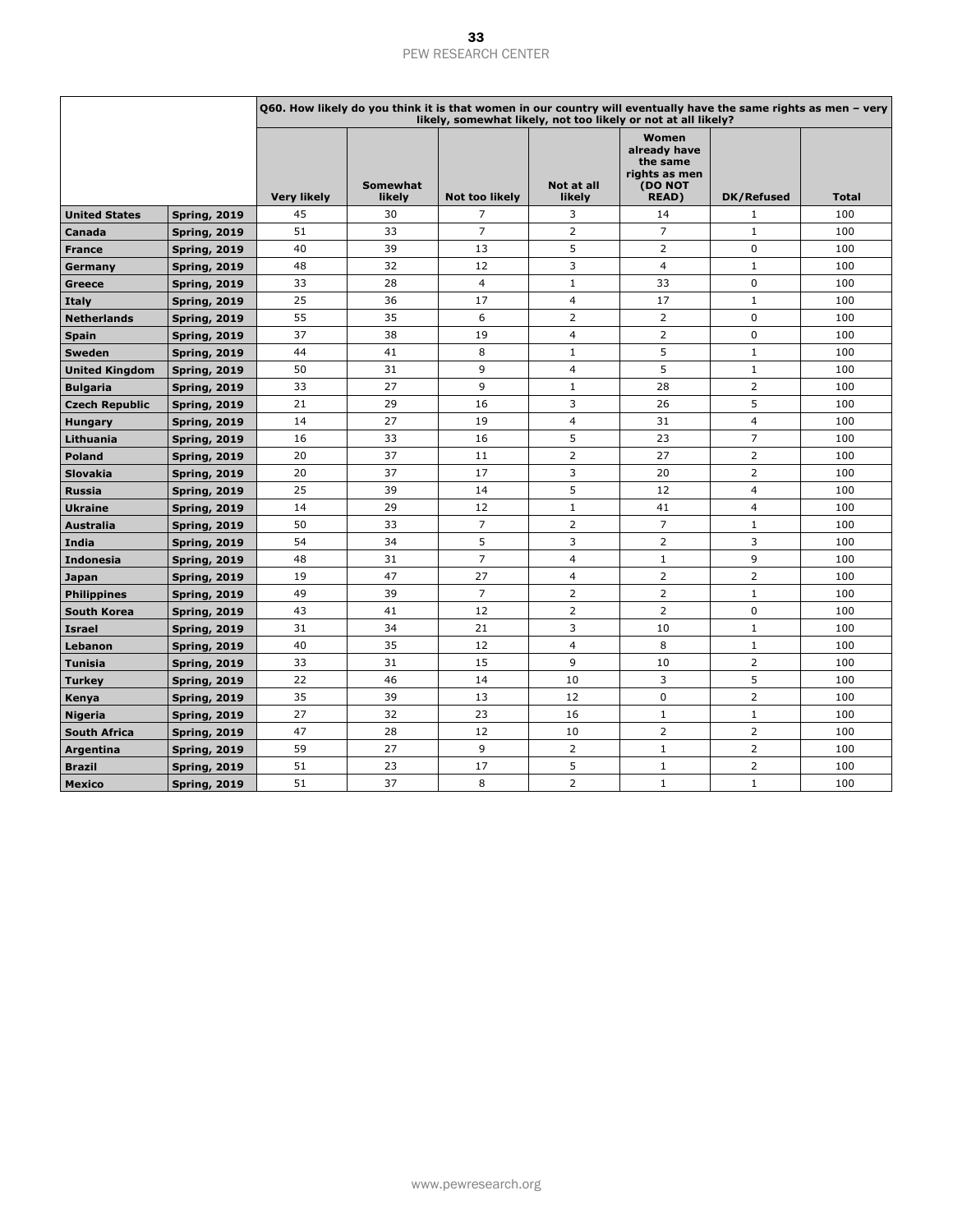|                       |                     |                                                                                                                      |                                                                                                                     |                                                                                                                                              | Q61. Now I'd like to ask you about your preference – what kind of marriage do you think is the more satisfying<br>way of life? |                                        |                |              |  |  |  |  |  |
|-----------------------|---------------------|----------------------------------------------------------------------------------------------------------------------|---------------------------------------------------------------------------------------------------------------------|----------------------------------------------------------------------------------------------------------------------------------------------|--------------------------------------------------------------------------------------------------------------------------------|----------------------------------------|----------------|--------------|--|--|--|--|--|
|                       |                     | One where the<br>husband<br>provides for<br>the family and<br>the wife takes<br>care of the<br>house and<br>children | One where the<br>husband and<br>wife both have<br>jobs and<br>together take<br>care of the<br>house and<br>children | One where the<br>wife provides<br>for the family<br>and the<br>husband takes<br>care of the<br>house and<br>children (DO<br><b>NOT READ)</b> | Other (DO<br><b>NOT READ)</b>                                                                                                  | <b>Neither (DO</b><br><b>NOT READ)</b> | DK/Refused     | <b>Total</b> |  |  |  |  |  |
| <b>United States</b>  | <b>Spring, 2019</b> | 21                                                                                                                   | 68                                                                                                                  | $\mathbf{1}$                                                                                                                                 | 4                                                                                                                              | 2                                      | 4              | 100          |  |  |  |  |  |
|                       | <b>Spring, 2010</b> | 25                                                                                                                   | 71                                                                                                                  | $\mathbf 0$                                                                                                                                  | 0                                                                                                                              | $\mathbf 0$                            | 4              | 100          |  |  |  |  |  |
|                       | <b>Summer, 2002</b> | 37                                                                                                                   | 58                                                                                                                  | 0                                                                                                                                            | 0                                                                                                                              | 0                                      | 5              | 100          |  |  |  |  |  |
| Canada                | <b>Spring, 2019</b> | 15                                                                                                                   | 74                                                                                                                  | 0                                                                                                                                            | 3                                                                                                                              | $\overline{4}$                         | 4              | 100          |  |  |  |  |  |
|                       | <b>Summer, 2002</b> | 26                                                                                                                   | 66                                                                                                                  | 0                                                                                                                                            | 0                                                                                                                              | 0                                      | 8              | 100          |  |  |  |  |  |
|                       |                     | $\overline{7}$                                                                                                       | 91                                                                                                                  | 0                                                                                                                                            | $\pmb{0}$                                                                                                                      | $\pmb{0}$                              | $1\,$          | 100          |  |  |  |  |  |
| <b>France</b>         | <b>Spring, 2019</b> | 9                                                                                                                    | 91                                                                                                                  | 0                                                                                                                                            | 0                                                                                                                              | 0                                      | 0              | 100          |  |  |  |  |  |
|                       | <b>Spring, 2010</b> | 13                                                                                                                   | 86                                                                                                                  | 0                                                                                                                                            | 0                                                                                                                              | 0                                      | $\mathbf{1}$   | 100          |  |  |  |  |  |
|                       | <b>Summer, 2002</b> |                                                                                                                      |                                                                                                                     |                                                                                                                                              |                                                                                                                                |                                        |                |              |  |  |  |  |  |
|                       | <b>Spring, 1991</b> | 30                                                                                                                   | 64                                                                                                                  | 0                                                                                                                                            | 3                                                                                                                              | 0                                      | 3              | 100          |  |  |  |  |  |
| Germany               | <b>Spring, 2019</b> | 15                                                                                                                   | 79                                                                                                                  | 1                                                                                                                                            | $\mathbf{1}$                                                                                                                   | $\mathbf{1}$                           | 3              | 100          |  |  |  |  |  |
|                       | <b>Spring, 2010</b> | 12                                                                                                                   | 85                                                                                                                  | 0                                                                                                                                            | 0                                                                                                                              | 0                                      | 3              | 100          |  |  |  |  |  |
|                       | <b>Summer, 2002</b> | 18                                                                                                                   | 80                                                                                                                  | 0                                                                                                                                            | 0                                                                                                                              | 0                                      | $\overline{2}$ | 100          |  |  |  |  |  |
|                       | <b>Spring, 1991</b> | 36                                                                                                                   | 58                                                                                                                  | $\mathbf 0$                                                                                                                                  | $\overline{2}$                                                                                                                 | $\pmb{0}$                              | 3              | 100          |  |  |  |  |  |
| Greece                | <b>Spring, 2019</b> | 23                                                                                                                   | 77                                                                                                                  | 0                                                                                                                                            | 0                                                                                                                              | 0                                      | 0              | 100          |  |  |  |  |  |
| Italy                 | <b>Spring, 2019</b> | 22                                                                                                                   | 75                                                                                                                  | $\overline{2}$                                                                                                                               | $\mathbf{1}$                                                                                                                   | $\mathbf{1}$                           | $1\,$          | 100          |  |  |  |  |  |
|                       | <b>Summer, 2002</b> | 24                                                                                                                   | 74                                                                                                                  | 0                                                                                                                                            | 0                                                                                                                              | $\pmb{0}$                              | $\overline{2}$ | 100          |  |  |  |  |  |
|                       | <b>Spring, 1991</b> | 35                                                                                                                   | 62                                                                                                                  | 0                                                                                                                                            | 3                                                                                                                              | 0                                      | $\mathbf{1}$   | 100          |  |  |  |  |  |
| <b>Netherlands</b>    | <b>Spring, 2019</b> | 19                                                                                                                   | 78                                                                                                                  | $\mathbf{1}$                                                                                                                                 | 0                                                                                                                              | $\mathbf{1}$                           | $\overline{2}$ | 100          |  |  |  |  |  |
| <b>Spain</b>          | <b>Spring, 2019</b> | $\overline{7}$                                                                                                       | 90                                                                                                                  | $\mathbf 0$                                                                                                                                  | $\mathbf{1}$                                                                                                                   | 0                                      | $1\,$          | 100          |  |  |  |  |  |
|                       | <b>Spring, 2010</b> | $\overline{7}$                                                                                                       | 91                                                                                                                  | 0                                                                                                                                            | 0                                                                                                                              | 0                                      | $\overline{2}$ | 100          |  |  |  |  |  |
|                       | <b>Spring, 1991</b> | 30                                                                                                                   | 67                                                                                                                  | 0                                                                                                                                            | $\mathbf{1}$                                                                                                                   | 0                                      | $\overline{2}$ | 100          |  |  |  |  |  |
| Sweden                | <b>Spring, 2019</b> | 3                                                                                                                    | 93                                                                                                                  | 1                                                                                                                                            | $\overline{2}$                                                                                                                 | 0                                      | $\overline{2}$ | 100          |  |  |  |  |  |
| <b>United Kingdom</b> | <b>Spring, 2019</b> | 17                                                                                                                   | 76                                                                                                                  | $\mathbf{1}$                                                                                                                                 | $\mathbf{1}$                                                                                                                   | 3                                      | $\overline{2}$ | 100          |  |  |  |  |  |
|                       | <b>Spring, 2010</b> | 22                                                                                                                   | 71                                                                                                                  | 0                                                                                                                                            | 0                                                                                                                              | 0                                      | $\overline{7}$ | 100          |  |  |  |  |  |
|                       | <b>Summer, 2002</b> | 23                                                                                                                   | 71                                                                                                                  | 0                                                                                                                                            | 0                                                                                                                              | $\pmb{0}$                              | 6              | 100          |  |  |  |  |  |
|                       | <b>Spring, 1991</b> | 28                                                                                                                   | 64                                                                                                                  | 0                                                                                                                                            | 5                                                                                                                              | $\mathbf 0$                            | 3              | 100          |  |  |  |  |  |
| <b>Bulgaria</b>       | <b>Spring, 2019</b> | 16                                                                                                                   | 76                                                                                                                  | 4                                                                                                                                            | 0                                                                                                                              | $\mathbf{1}$                           | $\overline{2}$ | 100          |  |  |  |  |  |
|                       | <b>Summer, 2002</b> | 23                                                                                                                   | 74                                                                                                                  | 0                                                                                                                                            | 0                                                                                                                              | $\pmb{0}$                              | 3              | 100          |  |  |  |  |  |
|                       | <b>Spring, 1991</b> | 40                                                                                                                   | 54                                                                                                                  | 0                                                                                                                                            | $\mathbf{1}$                                                                                                                   | $\mathbf 0$                            | 5              | 100          |  |  |  |  |  |
| <b>Czech Republic</b> | <b>Spring, 2019</b> | 34                                                                                                                   | 60                                                                                                                  | $\mathbf{1}$                                                                                                                                 | $\overline{2}$                                                                                                                 | $\mathbf{1}$                           | $\overline{2}$ | 100          |  |  |  |  |  |
|                       | <b>Summer, 2002</b> | 28                                                                                                                   | 70                                                                                                                  | 0                                                                                                                                            | 0                                                                                                                              | 0                                      | $\overline{2}$ | 100          |  |  |  |  |  |
|                       | <b>Spring, 1991</b> | 55                                                                                                                   | 40                                                                                                                  | 0                                                                                                                                            | $\overline{2}$                                                                                                                 | 0                                      | 3              | 100          |  |  |  |  |  |
| <b>Hungary</b>        | <b>Spring, 2019</b> | 25                                                                                                                   | 71                                                                                                                  | $\mathbf{1}$                                                                                                                                 | 0                                                                                                                              | $\mathbf{1}$                           | $\mathbf 1$    | 100          |  |  |  |  |  |
|                       | <b>Spring, 1991</b> | 60                                                                                                                   | 36                                                                                                                  | 0                                                                                                                                            | 3                                                                                                                              | 0                                      | $1\,$          | 100          |  |  |  |  |  |
| Lithuania             | <b>Spring, 2019</b> | 33                                                                                                                   | 53                                                                                                                  | 4                                                                                                                                            | $\mathbf{1}$                                                                                                                   | 3                                      | $\overline{7}$ | 100          |  |  |  |  |  |
|                       | <b>Spring, 1991</b> | 62                                                                                                                   | 36                                                                                                                  | 0                                                                                                                                            | 0                                                                                                                              | 0                                      | $\overline{2}$ | 100          |  |  |  |  |  |
| <b>Poland</b>         | <b>Spring, 2019</b> | 27                                                                                                                   | 69                                                                                                                  | $\overline{2}$                                                                                                                               | 0                                                                                                                              | $\pmb{0}$                              | $\,1\,$        | 100          |  |  |  |  |  |
|                       | <b>Spring, 2010</b> | 28                                                                                                                   | 68                                                                                                                  | 0                                                                                                                                            | 0                                                                                                                              | 0                                      | 4              | 100          |  |  |  |  |  |
|                       | <b>Summer, 2002</b> | 39                                                                                                                   | 60                                                                                                                  | 0                                                                                                                                            | 0                                                                                                                              | 0                                      | $\mathbf{1}$   | 100          |  |  |  |  |  |
|                       | <b>Spring, 1991</b> | 57                                                                                                                   | 41                                                                                                                  | 0                                                                                                                                            | $\mathbf{1}$                                                                                                                   | $\pmb{0}$                              | $\overline{2}$ | 100          |  |  |  |  |  |
| Slovakia              | <b>Spring, 2019</b> | 29                                                                                                                   | 67                                                                                                                  | 3                                                                                                                                            | 0                                                                                                                              | $\mathbf{1}$                           | $\mathbf{1}$   | 100          |  |  |  |  |  |
|                       | <b>Summer, 2002</b> | 25                                                                                                                   | 74                                                                                                                  | 0                                                                                                                                            | 0                                                                                                                              | $\pmb{0}$                              | $\,1\,$        | 100          |  |  |  |  |  |
|                       | <b>Spring, 1991</b> | 54                                                                                                                   | 42                                                                                                                  | 0                                                                                                                                            | $\mathbf{1}$                                                                                                                   | $\pmb{0}$                              | 3              | 100          |  |  |  |  |  |
| Russia                | <b>Spring, 2019</b> | 29                                                                                                                   | 68                                                                                                                  | 0                                                                                                                                            | 0                                                                                                                              | $\mathbf{1}$                           | $\overline{2}$ | 100          |  |  |  |  |  |
|                       | <b>Spring, 2010</b> | 25                                                                                                                   | 74                                                                                                                  | 0                                                                                                                                            | 0                                                                                                                              | $\pmb{0}$                              | $1\,$          | 100          |  |  |  |  |  |
|                       | <b>Summer, 2002</b> | 42                                                                                                                   | 56                                                                                                                  | 0                                                                                                                                            | 0                                                                                                                              | 0                                      | $\overline{2}$ | 100          |  |  |  |  |  |
|                       |                     | 48                                                                                                                   | 46                                                                                                                  | 0                                                                                                                                            | $\overline{2}$                                                                                                                 | $\pmb{0}$                              | 4              | 100          |  |  |  |  |  |
|                       | <b>Spring, 1991</b> | 28                                                                                                                   | 60                                                                                                                  | 3                                                                                                                                            | $\mathbf{1}$                                                                                                                   | $\mathbf{1}$                           | $\overline{7}$ | 100          |  |  |  |  |  |
| <b>Ukraine</b>        | <b>Spring, 2019</b> | 36                                                                                                                   | 64                                                                                                                  | 0                                                                                                                                            | 0                                                                                                                              | 0                                      | $\mathbf{1}$   | 100          |  |  |  |  |  |
|                       | <b>Summer, 2002</b> | 53                                                                                                                   | 44                                                                                                                  | 0                                                                                                                                            | $\mathbf{1}$                                                                                                                   | 0                                      | $\overline{2}$ | 100          |  |  |  |  |  |
|                       | <b>Spring, 1991</b> |                                                                                                                      |                                                                                                                     |                                                                                                                                              |                                                                                                                                |                                        |                |              |  |  |  |  |  |
| Australia             | <b>Spring, 2019</b> | 23                                                                                                                   | 69                                                                                                                  | $\mathbf{1}$                                                                                                                                 | $\overline{2}$                                                                                                                 | 2                                      | 4              | 100          |  |  |  |  |  |
| India                 | <b>Spring, 2019</b> | 40                                                                                                                   | 58                                                                                                                  | $\mathbf{1}$                                                                                                                                 | 0                                                                                                                              | $\mathbf 0$                            | $\mathbf{1}$   | 100          |  |  |  |  |  |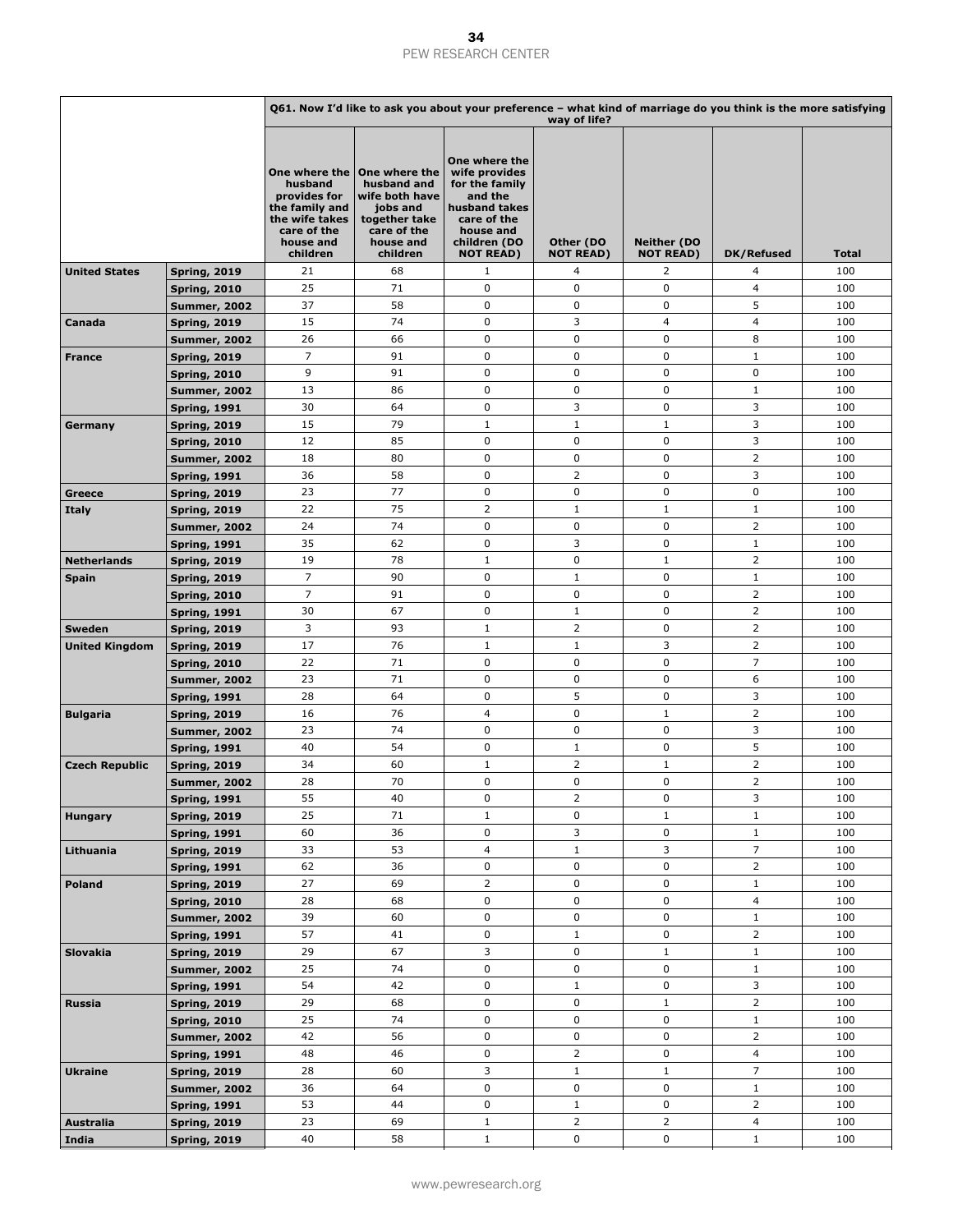|                     |                     |                                                                                                     | Q61. Now I'd like to ask you about your preference - what kind of marriage do you think is the more satisfying<br>way of life?    |                                                                                                                                              |                               |                                 |                     |              |  |  |  |
|---------------------|---------------------|-----------------------------------------------------------------------------------------------------|-----------------------------------------------------------------------------------------------------------------------------------|----------------------------------------------------------------------------------------------------------------------------------------------|-------------------------------|---------------------------------|---------------------|--------------|--|--|--|
|                     |                     | husband<br>provides for<br>the family and<br>the wife takes<br>care of the<br>house and<br>children | One where the One where the<br>husband and<br>wife both have<br>jobs and<br>together take<br>care of the<br>house and<br>children | One where the<br>wife provides<br>for the family<br>and the<br>husband takes<br>care of the<br>house and<br>children (DO<br><b>NOT READ)</b> | Other (DO<br><b>NOT READ)</b> | Neither (DO<br><b>NOT READ)</b> | DK/Refused          | <b>Total</b> |  |  |  |
| <b>Ukraine</b>      | <b>Spring, 2019</b> | 28                                                                                                  | 60                                                                                                                                | 3                                                                                                                                            | $\mathbf{1}$                  | $\mathbf{1}$                    | 7                   | 100          |  |  |  |
|                     | <b>Summer, 2002</b> | 36                                                                                                  | 64                                                                                                                                | 0                                                                                                                                            | $\mathsf O$                   | $\circ$                         | $\mathbf{1}$        | 100          |  |  |  |
|                     | <b>Spring, 1991</b> | 53                                                                                                  | 44                                                                                                                                | $\mathbf 0$                                                                                                                                  | $\mathbf{1}$                  | $\circ$                         | $\overline{2}$      | 100          |  |  |  |
| Australia           | <b>Spring, 2019</b> | 23                                                                                                  | 69                                                                                                                                | $\mathbf{1}$                                                                                                                                 | $\overline{2}$                | $\overline{c}$                  | $\overline{4}$      | 100          |  |  |  |
| India               | <b>Spring, 2019</b> | 40                                                                                                  | 58                                                                                                                                | $\mathbf{1}$                                                                                                                                 | $\mathbf 0$                   | $\mathbf 0$                     | $\mathbf{1}$        | 100          |  |  |  |
| Indonesia           | <b>Spring, 2019</b> | 46                                                                                                  | 49                                                                                                                                | $\mathbf{1}$                                                                                                                                 | $\mathsf O$                   | $\mathbf 0$                     | 3                   | 100          |  |  |  |
|                     | <b>Spring, 2010</b> | 43                                                                                                  | 56                                                                                                                                | $\mathbf 0$                                                                                                                                  | $\mathbf 0$                   | $\mathbf 0$                     | $\mathbf{1}$        | 100          |  |  |  |
| Japan               | <b>Spring, 2019</b> | 19                                                                                                  | 72                                                                                                                                | 0                                                                                                                                            | $\mathsf O$                   | 6                               | 3                   | 100          |  |  |  |
|                     | <b>Spring, 2010</b> | 27                                                                                                  | 68                                                                                                                                | 0                                                                                                                                            | $\circ$                       | $\circ$                         | 5                   | 100          |  |  |  |
|                     | <b>Summer, 2002</b> | 32                                                                                                  | 66                                                                                                                                | 0                                                                                                                                            | $\mathsf O$                   | $\circ$                         | $\boldsymbol{2}$    | 100          |  |  |  |
| <b>Philippines</b>  | <b>Spring, 2019</b> | 32                                                                                                  | 66                                                                                                                                | $\mathbf{1}$                                                                                                                                 | $\mathbf 0$                   | $\overline{O}$                  | $\mathsf{O}$        | 100          |  |  |  |
|                     | <b>Summer, 2002</b> | 37                                                                                                  | 62                                                                                                                                | $\mathbf 0$                                                                                                                                  | $\mathbf 0$                   | $\circ$                         | $\mathbf 0$         | 100          |  |  |  |
| <b>South Korea</b>  | <b>Spring, 2019</b> | 21                                                                                                  | 76                                                                                                                                | 0                                                                                                                                            | $\mathbf{1}$                  | $\mathbf{1}$                    | $\mathbf{1}$        | 100          |  |  |  |
|                     | <b>Spring, 2010</b> | 33                                                                                                  | 65                                                                                                                                | 0                                                                                                                                            | $\circ$                       | $\circ$                         | $\overline{2}$      | 100          |  |  |  |
|                     | Summer, 2002        | 34                                                                                                  | 65                                                                                                                                | $\mathbf 0$                                                                                                                                  | $\mathbf 0$                   | $\circ$                         | $\mathbf{1}$        | 100          |  |  |  |
| <b>Israel</b>       | <b>Spring, 2019</b> | 29                                                                                                  | 66                                                                                                                                | $\mathbf{1}$                                                                                                                                 | $\mathbf{1}$                  | $\overline{2}$                  | $\mathbf{1}$        | 100          |  |  |  |
| Lebanon             | <b>Spring, 2019</b> | 39                                                                                                  | 59                                                                                                                                | $\mathbf{1}$                                                                                                                                 | $\mathbf 0$                   | $\circ$                         | $\mathbf{1}$        | 100          |  |  |  |
|                     | <b>Summer, 2002</b> | 35                                                                                                  | 64                                                                                                                                | $\mathsf O$                                                                                                                                  | $\mathsf O$                   | $\mathbf 0$                     | $\mathbf{1}$        | 100          |  |  |  |
| Tunisia             | <b>Spring, 2019</b> | 49                                                                                                  | 50                                                                                                                                | 0                                                                                                                                            | $\circ$                       | $\mathbf{1}$                    | $\mathsf{O}$        | 100          |  |  |  |
| <b>Turkey</b>       | <b>Spring, 2019</b> | 37                                                                                                  | 57                                                                                                                                | $\overline{c}$                                                                                                                               | $\mathbf{1}$                  | $\mathbf{1}$                    | $\overline{c}$      | 100          |  |  |  |
|                     | <b>Spring, 2010</b> | 25                                                                                                  | 72                                                                                                                                | $\mathbf 0$                                                                                                                                  | $\mathbf 0$                   | $\circ$                         | $\overline{2}$      | 100          |  |  |  |
|                     | Summer, 2002        | 29                                                                                                  | 69                                                                                                                                | 0                                                                                                                                            | $\mathsf O$                   | $\circ$                         | $\sqrt{2}$          | 100          |  |  |  |
| Kenya               | <b>Spring, 2019</b> | 20                                                                                                  | 77                                                                                                                                | $\mathbf{1}$                                                                                                                                 | $\mathbf 0$                   | $\mathbf 0$                     | $\mathbf{1}$        | 100          |  |  |  |
|                     | <b>Spring, 2010</b> | 18                                                                                                  | 81                                                                                                                                | $\mathbf 0$                                                                                                                                  | $\mathbf 0$                   | $\circ$                         | $\mathbf{1}$        | 100          |  |  |  |
|                     | Summer, 2002        | 20                                                                                                  | 78                                                                                                                                | $\mathsf O$                                                                                                                                  | $\mathsf O$                   | $\mathbf 0$                     | $\overline{2}$      | 100          |  |  |  |
| Nigeria             | <b>Spring, 2019</b> | 33                                                                                                  | 67                                                                                                                                | $\mathbf{1}$                                                                                                                                 | $\mathsf O$                   | $\circ$                         | $\mathsf O$         | 100          |  |  |  |
|                     | <b>Spring, 2010</b> | 38                                                                                                  | 61                                                                                                                                | $\mathsf O$                                                                                                                                  | $\mathsf O$                   | $\mathbf 0$                     | $\mathbf{1}$        | 100          |  |  |  |
| <b>South Africa</b> | <b>Spring, 2019</b> | 22                                                                                                  | 73                                                                                                                                | 3                                                                                                                                            | $\mathsf O$                   | $\circ$                         | $\overline{2}$      | 100          |  |  |  |
|                     | <b>Summer, 2002</b> | 20                                                                                                  | 80                                                                                                                                | $\mathsf O$                                                                                                                                  | $\mathbf 0$                   | $\mathbf 0$                     | $\mathsf O$         | 100          |  |  |  |
| Argentina           | <b>Spring, 2019</b> | 23                                                                                                  | 75                                                                                                                                | $\mathbf{1}$                                                                                                                                 | $\mathsf O$                   | $\mathbf 0$                     | $\mathbf{1}$        | 100          |  |  |  |
|                     | <b>Spring, 2010</b> | 30                                                                                                  | 67                                                                                                                                | $\mathbf 0$                                                                                                                                  | $\mathbf 0$                   | $\mathbf 0$                     | $\overline{2}$      | 100          |  |  |  |
|                     | <b>Summer, 2002</b> | 35                                                                                                  | 63                                                                                                                                | $\mathsf O$                                                                                                                                  | $\circ$                       | $\circ$                         | $\overline{2}$      | 100          |  |  |  |
| <b>Brazil</b>       | <b>Spring, 2019</b> | 17                                                                                                  | 80                                                                                                                                | $\mathbf{1}$                                                                                                                                 | $\circ$                       | $\circ$                         | $\overline{2}$      | 100          |  |  |  |
|                     | <b>Spring, 2010</b> | 15                                                                                                  | 84                                                                                                                                | $\mathsf O$                                                                                                                                  | $\mathsf O$                   | $\circ$                         | $\mathsf{O}\xspace$ | 100          |  |  |  |
| <b>Mexico</b>       | <b>Spring, 2019</b> | 22                                                                                                  | 74                                                                                                                                | $\mathbf{1}$                                                                                                                                 | $\mathbf{1}$                  | $\mathbf 0$                     | $\overline{2}$      | 100          |  |  |  |
|                     | Spring, 2010        | 21                                                                                                  | 76                                                                                                                                | $\mathsf O$                                                                                                                                  | $\Omega$                      | $\Omega$                        | $\overline{2}$      | 100          |  |  |  |
|                     | <b>Summer, 2002</b> | 32                                                                                                  | 67                                                                                                                                | $\mathbf 0$                                                                                                                                  | $\circ$                       | $\mathbf 0$                     | $\mathbf{1}$        | 100          |  |  |  |

In 2010 and 2002, no volunteered categories were specified. In 1991, only a volunteered 'other' category was specified.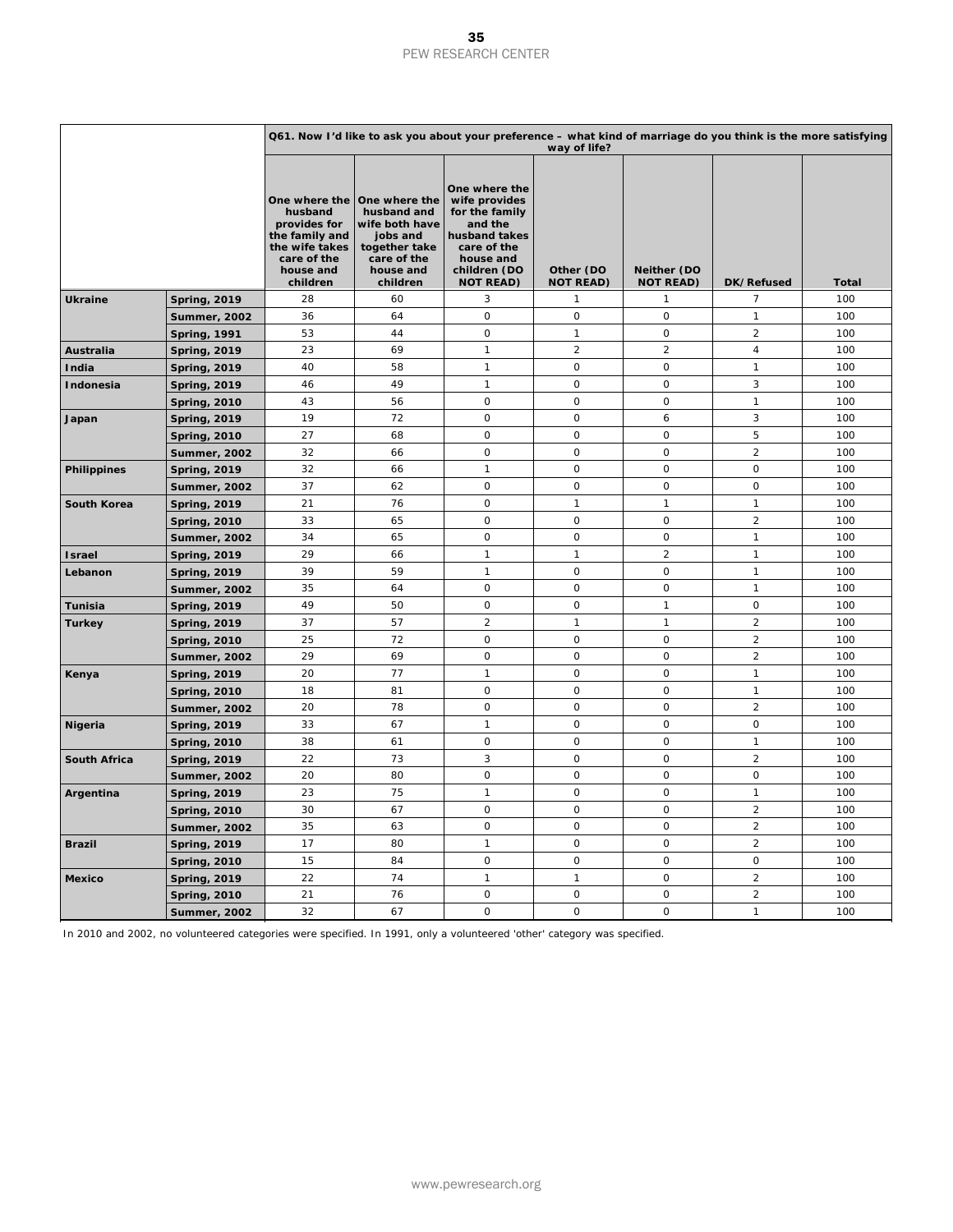|                       |                     |                            |                     |                           | Q62. Please tell me whether you completely agree, mostly agree, mostly disagree, or<br>completely disagree with the following statement: when jobs are scarce, men should have<br>more right to a job than women |                |              |
|-----------------------|---------------------|----------------------------|---------------------|---------------------------|------------------------------------------------------------------------------------------------------------------------------------------------------------------------------------------------------------------|----------------|--------------|
|                       |                     | <b>Completely</b><br>agree | <b>Mostly agree</b> | <b>Mostly</b><br>disagree | <b>Completely</b><br>disagree                                                                                                                                                                                    | DK/Refused     | <b>Total</b> |
| <b>United States</b>  | <b>Spring, 2019</b> | 5                          | 8                   | 18                        | 67                                                                                                                                                                                                               | 2              | 100          |
|                       | <b>Spring, 2010</b> | 4                          | 10                  | 21                        | 64                                                                                                                                                                                                               | 2              | 100          |
| Canada                | <b>Spring, 2019</b> | 3                          | 8                   | 21                        | 67                                                                                                                                                                                                               | $\mathbf 1$    | 100          |
| <b>France</b>         | <b>Spring, 2019</b> | 10                         | 12                  | 21                        | 57                                                                                                                                                                                                               | $1\,$          | 100          |
|                       | <b>Spring, 2010</b> | 8                          | 12                  | 16                        | 64                                                                                                                                                                                                               | $\mathbf 0$    | 100          |
| Germany               | <b>Spring, 2019</b> | 9                          | 11                  | 15                        | 63                                                                                                                                                                                                               | $\overline{2}$ | 100          |
|                       | <b>Spring, 2010</b> | 4                          | 15                  | 19                        | 61                                                                                                                                                                                                               | $\overline{2}$ | 100          |
| Greece                | <b>Spring, 2019</b> | 17                         | 29                  | 30                        | 23                                                                                                                                                                                                               | $\mathbf{1}$   | 100          |
| Italy                 | <b>Spring, 2019</b> | 15                         | 25                  | 23                        | 34                                                                                                                                                                                                               | 3              | 100          |
| <b>Netherlands</b>    | <b>Spring, 2019</b> | 6                          | 8                   | 17                        | 69                                                                                                                                                                                                               | 0              | 100          |
| Spain                 | <b>Spring, 2019</b> | 7                          | 5                   | 22                        | 66                                                                                                                                                                                                               | $\mathbf 0$    | 100          |
|                       | <b>Spring, 2010</b> | 2                          | 10                  | 34                        | 53                                                                                                                                                                                                               | $\mathbf 1$    | 100          |
| <b>Sweden</b>         | <b>Spring, 2019</b> | 3                          | $\overline{4}$      | 9                         | 83                                                                                                                                                                                                               | $1\,$          | 100          |
| <b>United Kingdom</b> | <b>Spring, 2019</b> | 5                          | 9                   | 19                        | 65                                                                                                                                                                                                               | $\mathbf{1}$   | 100          |
|                       | <b>Spring, 2010</b> | 4                          | 8                   | 16                        | 69                                                                                                                                                                                                               | 3              | 100          |
| <b>Bulgaria</b>       | <b>Spring, 2019</b> | 12                         | 28                  | 26                        | 28                                                                                                                                                                                                               | 5              | 100          |
| <b>Czech Republic</b> | <b>Spring, 2019</b> | 12                         | 25                  | 23                        | 35                                                                                                                                                                                                               | 5              | 100          |
| <b>Hungary</b>        | <b>Spring, 2019</b> | 13                         | 22                  | 18                        | 43                                                                                                                                                                                                               | 4              | 100          |
| Lithuania             | <b>Spring, 2019</b> | 8                          | 20                  | 20                        | 44                                                                                                                                                                                                               | 8              | 100          |
| <b>Poland</b>         | <b>Spring, 2019</b> | 12                         | 30                  | 22                        | 29                                                                                                                                                                                                               | 7              | 100          |
|                       | <b>Spring, 2010</b> | 16                         | 28                  | 27                        | 24                                                                                                                                                                                                               | 4              | 100          |
| Slovakia              | <b>Spring, 2019</b> | 20                         | 39                  | 22                        | 15                                                                                                                                                                                                               | 4              | 100          |
| <b>Russia</b>         | <b>Spring, 2019</b> | 29                         | 16                  | 28                        | 24                                                                                                                                                                                                               | 3              | 100          |
|                       | <b>Spring, 2010</b> | 25                         | 22                  | 21                        | 28                                                                                                                                                                                                               | 3              | 100          |
| <b>Ukraine</b>        | <b>Spring, 2019</b> | 13                         | 30                  | 17                        | 30                                                                                                                                                                                                               | 9              | 100          |
| <b>Australia</b>      | <b>Spring, 2019</b> | 5                          | 10                  | 22                        | 61                                                                                                                                                                                                               | $1\,$          | 100          |
| India                 | <b>Spring, 2019</b> | 55                         | 24                  | 9                         | $\overline{7}$                                                                                                                                                                                                   | 5              | 100          |
| <b>Indonesia</b>      | <b>Spring, 2019</b> | 43                         | 30                  | 17                        | 4                                                                                                                                                                                                                | 6              | 100          |
|                       | <b>Spring, 2010</b> | 23                         | 51                  | 24                        | 3                                                                                                                                                                                                                | 0              | 100          |
| Japan                 | <b>Spring, 2019</b> | 14                         | 29                  | 34                        | 21                                                                                                                                                                                                               | 3              | 100          |
|                       | <b>Spring, 2010</b> | 12                         | 29                  | 36                        | 22                                                                                                                                                                                                               | $1\,$          | 100          |
| <b>Philippines</b>    | <b>Spring, 2019</b> | 44                         | 31                  | 14                        | 10                                                                                                                                                                                                               | $\mathbf{1}$   | 100          |
| <b>South Korea</b>    | <b>Spring, 2019</b> | 20                         | 32                  | 27                        | 19                                                                                                                                                                                                               | $\overline{2}$ | 100          |
|                       | <b>Spring, 2010</b> | 25                         | 35                  | 27                        | 12                                                                                                                                                                                                               | $\mathbf{1}$   | 100          |
| Israel                | <b>Spring, 2019</b> | 15                         | 21                  | 21                        | 40                                                                                                                                                                                                               | 3              | 100          |
| Lebanon               | <b>Spring, 2019</b> | 37                         | 24                  | 17                        | 20                                                                                                                                                                                                               | $\mathbf{1}$   | 100          |
|                       | <b>Spring, 2012</b> | 31                         | 19                  | 18                        | 31                                                                                                                                                                                                               | $\mathbf{1}$   | 100          |
| <b>Tunisia</b>        | <b>Spring, 2019</b> | 64                         | 17                  | 7                         | 11                                                                                                                                                                                                               | $1\,$          | 100          |
|                       | <b>Spring, 2012</b> | 72                         | 14                  | $\overline{7}$            | $\overline{7}$                                                                                                                                                                                                   | 0              | 100          |
| <b>Turkey</b>         | <b>Spring, 2019</b> | 40                         | 30                  | 10                        | 18                                                                                                                                                                                                               | $\overline{2}$ | 100          |
|                       | <b>Spring, 2012</b> | 40                         | 27                  | 20                        | 10                                                                                                                                                                                                               | 3              | 100          |
|                       | <b>Spring, 2010</b> | 38                         | 29                  | 18                        | 12                                                                                                                                                                                                               | 3              | 100          |
| Kenya                 | <b>Spring, 2019</b> | 40                         | 18                  | 18                        | 22                                                                                                                                                                                                               | $\overline{2}$ | 100          |
|                       | <b>Spring, 2010</b> | 25                         | 21                  | 18                        | 35                                                                                                                                                                                                               | $\mathbf 1$    | 100          |
| <b>Nigeria</b>        | <b>Spring, 2019</b> | 54                         | 16                  | 11                        | 17                                                                                                                                                                                                               | $1\,$          | 100          |
|                       | <b>Spring, 2010</b> | 52                         | 25                  | 10                        | 11                                                                                                                                                                                                               | 3              | 100          |
| <b>South Africa</b>   | <b>Spring, 2019</b> | 37                         | 20                  | 14                        | 28                                                                                                                                                                                                               | $1\,$          | 100          |
| Argentina             | <b>Spring, 2019</b> | 23                         | 14                  | 23                        | 37                                                                                                                                                                                                               | $\overline{2}$ | 100          |
|                       | <b>Spring, 2010</b> | 25                         | 18                  | 21                        | 35                                                                                                                                                                                                               | $\overline{2}$ | 100          |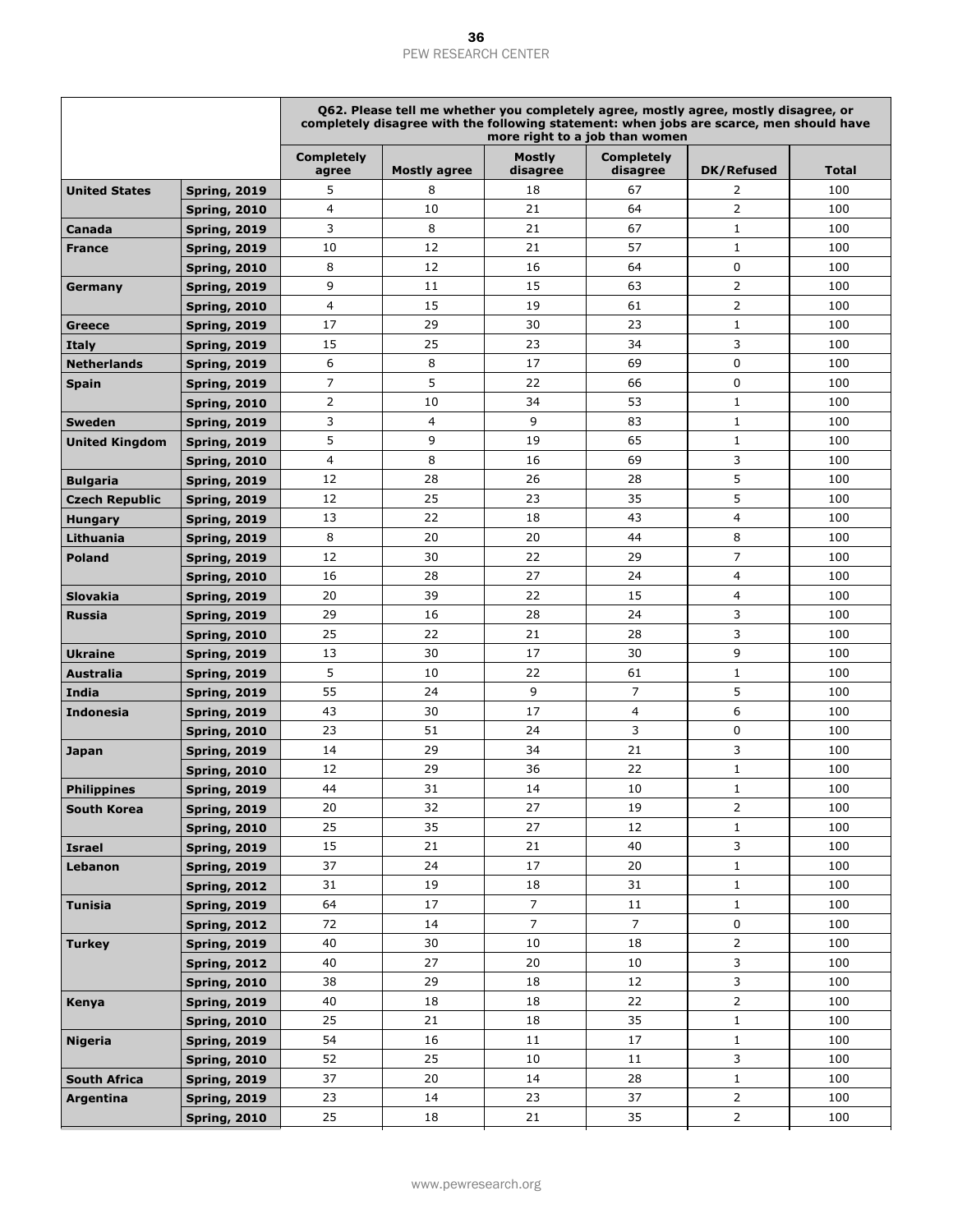|               |                     | Q62. Please tell me whether you completely agree, mostly agree, mostly disagree, or<br>completely disagree with the following statement: when jobs are scarce, men should have<br>more right to a job than women |    |    |    |  |     |  |  |
|---------------|---------------------|------------------------------------------------------------------------------------------------------------------------------------------------------------------------------------------------------------------|----|----|----|--|-----|--|--|
|               |                     | <b>Completely</b><br><b>Mostly</b><br>Completely<br>DK/Refused<br>Total<br>Mostly agree<br>disagree<br>disagree<br>agree                                                                                         |    |    |    |  |     |  |  |
| <b>Brazil</b> | <b>Spring, 2019</b> | 22                                                                                                                                                                                                               | 12 | 16 | 48 |  | 100 |  |  |
|               | <b>Spring, 2010</b> | 23                                                                                                                                                                                                               | 14 | 11 | 52 |  | 100 |  |  |
| <b>Mexico</b> | <b>Spring, 2019</b> | 11                                                                                                                                                                                                               | 28 | 36 | 22 |  | 100 |  |  |
|               | <b>Spring, 2010</b> | 14                                                                                                                                                                                                               | 14 | 23 | 46 |  | 100 |  |  |

|                       |                     |                                         | Q64a. In a family, when it comes to making important decisions about _____, | do you think ? a. Household finances                                 |                   |              |
|-----------------------|---------------------|-----------------------------------------|-----------------------------------------------------------------------------|----------------------------------------------------------------------|-------------------|--------------|
|                       |                     | Men generally<br>have more<br>influence | Women<br>generally have<br>more influence                                   | Men and<br>women<br>generally have<br>about the<br>same<br>influence | <b>DK/Refused</b> | <b>Total</b> |
| <b>United States</b>  | <b>Spring, 2019</b> | 23                                      | 13                                                                          | 63                                                                   | 1                 | 100          |
| Canada                | <b>Spring, 2019</b> | 22                                      | 11                                                                          | 64                                                                   | $\overline{2}$    | 100          |
| <b>France</b>         | <b>Spring, 2019</b> | 19                                      | 18                                                                          | 61                                                                   | $\mathbf{1}$      | 100          |
| Germany               | <b>Spring, 2019</b> | 21                                      | 14                                                                          | 64                                                                   | $\overline{2}$    | 100          |
| Greece                | <b>Spring, 2019</b> | 22                                      | 25                                                                          | 52                                                                   | $\mathbf 0$       | 100          |
| <b>Italy</b>          | <b>Spring, 2019</b> | 30                                      | 10                                                                          | 59                                                                   | $\mathbf{1}$      | 100          |
| <b>Netherlands</b>    | <b>Spring, 2019</b> | 17                                      | 21                                                                          | 62                                                                   | $\Omega$          | 100          |
| <b>Spain</b>          | <b>Spring, 2019</b> | 18                                      | 9                                                                           | 72                                                                   | $\mathbf 0$       | 100          |
| <b>Sweden</b>         | <b>Spring, 2019</b> | 37                                      | 9                                                                           | 54                                                                   | $\mathbf{1}$      | 100          |
| <b>United Kingdom</b> | <b>Spring, 2019</b> | 25                                      | 13                                                                          | 61                                                                   | $\mathbf{1}$      | 100          |
| <b>Bulgaria</b>       | <b>Spring, 2019</b> | 25                                      | 11                                                                          | 62                                                                   | $\overline{2}$    | 100          |
| <b>Czech Republic</b> | <b>Spring, 2019</b> | 34                                      | 18                                                                          | 46                                                                   | $\overline{2}$    | 100          |
| <b>Hungary</b>        | <b>Spring, 2019</b> | 22                                      | 20                                                                          | 56                                                                   | $\overline{2}$    | 100          |
| Lithuania             | <b>Spring, 2019</b> | 41                                      | 18                                                                          | 37                                                                   | 3                 | 100          |
| <b>Poland</b>         | <b>Spring, 2019</b> | 22                                      | 28                                                                          | 49                                                                   | $\mathbf{1}$      | 100          |
| <b>Slovakia</b>       | <b>Spring, 2019</b> | 37                                      | 24                                                                          | 37                                                                   | $\mathbf{1}$      | 100          |
| <b>Russia</b>         | <b>Spring, 2019</b> | 21                                      | 22                                                                          | 53                                                                   | $\overline{4}$    | 100          |
| <b>Ukraine</b>        | <b>Spring, 2019</b> | 25                                      | 21                                                                          | 48                                                                   | 6                 | 100          |
| <b>Australia</b>      | <b>Spring, 2019</b> | 22                                      | 15                                                                          | 62                                                                   | $\overline{2}$    | 100          |
| <b>India</b>          | <b>Spring, 2019</b> | 34                                      | 13                                                                          | 52                                                                   | $\mathbf{1}$      | 100          |
| <b>Indonesia</b>      | <b>Spring, 2019</b> | 19                                      | 14                                                                          | 62                                                                   | $\overline{4}$    | 100          |
| <b>Japan</b>          | <b>Spring, 2019</b> | 16                                      | 29                                                                          | 54                                                                   | $\mathbf{1}$      | 100          |
| <b>Philippines</b>    | <b>Spring, 2019</b> | 12                                      | 19                                                                          | 68                                                                   | $\mathbf 0$       | 100          |
| <b>South Korea</b>    | <b>Spring, 2019</b> | 23                                      | 24                                                                          | 53                                                                   | $\mathbf{1}$      | 100          |
| <b>Israel</b>         | <b>Spring, 2019</b> | 44                                      | 11                                                                          | 44                                                                   | $\mathbf{1}$      | 100          |
| Lebanon               | <b>Spring, 2019</b> | 40                                      | $10\,$                                                                      | 49                                                                   | $\pmb{0}$         | 100          |
| <b>Tunisia</b>        | <b>Spring, 2019</b> | 37                                      | 15                                                                          | 47                                                                   | $\mathbf 0$       | 100          |
| <b>Turkey</b>         | <b>Spring, 2019</b> | 54                                      | 11                                                                          | 34                                                                   | $\mathbf{1}$      | 100          |
| Kenya                 | <b>Spring, 2019</b> | 33                                      | 15                                                                          | 51                                                                   | $\overline{2}$    | 100          |
| <b>Nigeria</b>        | <b>Spring, 2019</b> | 61                                      | 10                                                                          | 29                                                                   | $\mathbf{1}$      | 100          |
| <b>South Africa</b>   | <b>Spring, 2019</b> | 22                                      | 20                                                                          | 56                                                                   | $\overline{2}$    | 100          |
| Argentina             | <b>Spring, 2019</b> | 14                                      | 19                                                                          | 65                                                                   | $\mathbf{1}$      | 100          |
| <b>Brazil</b>         | <b>Spring, 2019</b> | 24                                      | 19                                                                          | 56                                                                   | $\overline{2}$    | 100          |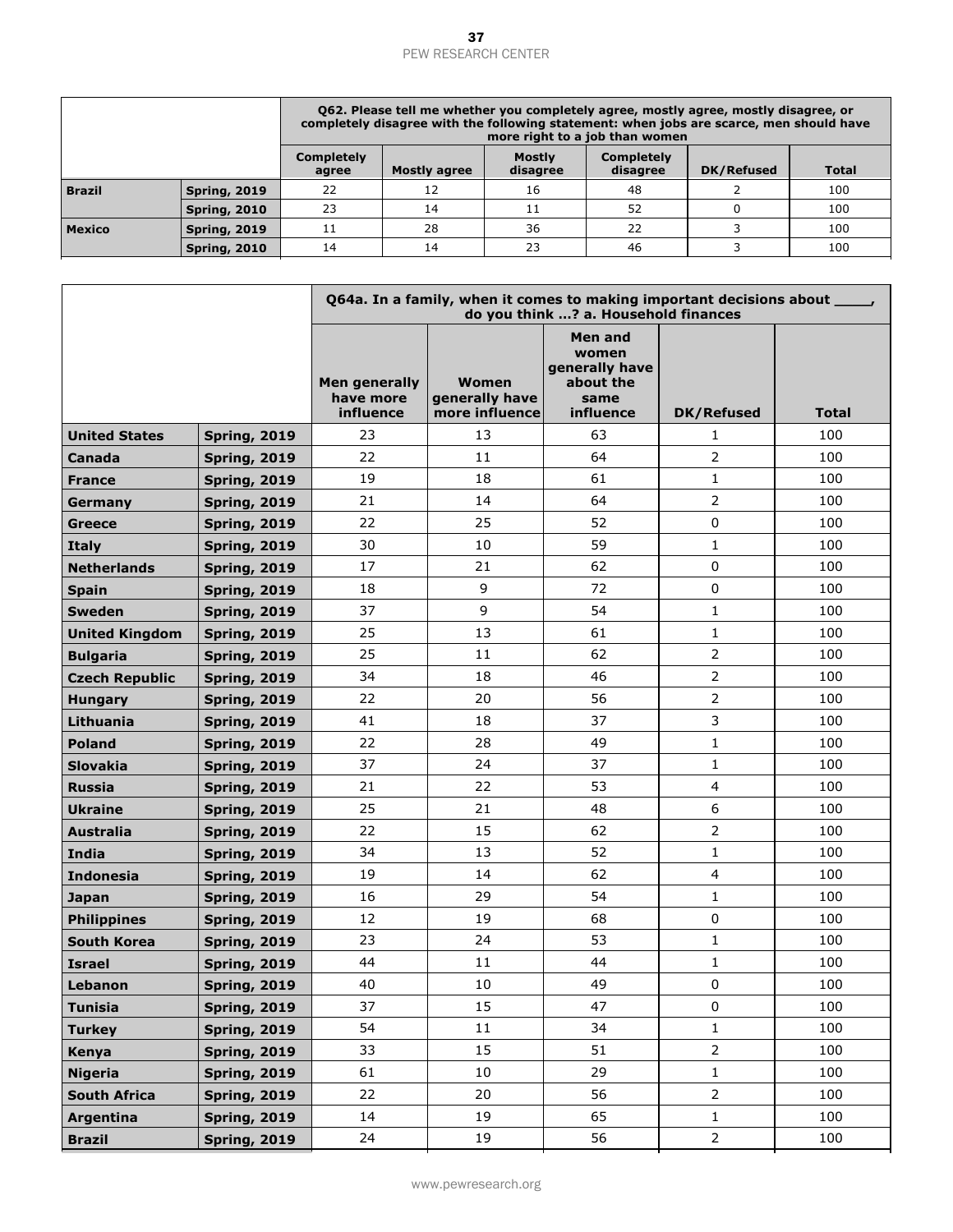|               |                     |                                         | Q64a. In a family, when it comes to making important decisions about _<br>do you think ? a. Household finances |                                                                      |                   |              |  |  |  |
|---------------|---------------------|-----------------------------------------|----------------------------------------------------------------------------------------------------------------|----------------------------------------------------------------------|-------------------|--------------|--|--|--|
|               |                     | Men generally<br>have more<br>influence | Women<br>generally have<br>more influence                                                                      | Men and<br>women<br>generally have<br>about the<br>same<br>influence | <b>DK/Refused</b> | <b>Total</b> |  |  |  |
| <b>Mexico</b> | <b>Spring, 2019</b> | 18                                      | 10                                                                                                             | 71                                                                   |                   | 100          |  |  |  |

|                       |                     |                                                | Q64b. In a family, when it comes to making important decisions about _____, | do you think ? b. How to raise children                              |                   |       |
|-----------------------|---------------------|------------------------------------------------|-----------------------------------------------------------------------------|----------------------------------------------------------------------|-------------------|-------|
|                       |                     | <b>Men generally</b><br>have more<br>influence | Women<br>generally have<br>more influence                                   | Men and<br>women<br>generally have<br>about the<br>same<br>influence | <b>DK/Refused</b> | Total |
| <b>United States</b>  | <b>Spring, 2019</b> | 4                                              | 37                                                                          | 57                                                                   | 1                 | 100   |
| Canada                | <b>Spring, 2019</b> | 3                                              | 37                                                                          | 58                                                                   | $\overline{2}$    | 100   |
| <b>France</b>         | <b>Spring, 2019</b> | 5                                              | 35                                                                          | 59                                                                   | $\mathbf{1}$      | 100   |
| Germany               | <b>Spring, 2019</b> | $\overline{2}$                                 | 37                                                                          | 60                                                                   | 1                 | 100   |
| <b>Greece</b>         | <b>Spring, 2019</b> | $\overline{2}$                                 | 58                                                                          | 40                                                                   | $\mathbf 0$       | 100   |
| <b>Italy</b>          | <b>Spring, 2019</b> | 5                                              | 39                                                                          | 56                                                                   | $\mathbf{1}$      | 100   |
| <b>Netherlands</b>    | <b>Spring, 2019</b> | 3                                              | 38                                                                          | 59                                                                   | 0                 | 100   |
| <b>Spain</b>          | <b>Spring, 2019</b> | 5                                              | 15                                                                          | 80                                                                   | $\mathbf 0$       | 100   |
| <b>Sweden</b>         | <b>Spring, 2019</b> | 5                                              | 35                                                                          | 59                                                                   | $\mathbf 0$       | 100   |
| <b>United Kingdom</b> | <b>Spring, 2019</b> | 4                                              | 40                                                                          | 56                                                                   | $\mathbf 0$       | 100   |
| <b>Bulgaria</b>       | <b>Spring, 2019</b> | 4                                              | 35                                                                          | 60                                                                   | 1                 | 100   |
| <b>Czech Republic</b> | <b>Spring, 2019</b> | 8                                              | 50                                                                          | 40                                                                   | 2                 | 100   |
| <b>Hungary</b>        | <b>Spring, 2019</b> | 3                                              | 46                                                                          | 48                                                                   | $\overline{2}$    | 100   |
| Lithuania             | <b>Spring, 2019</b> | $\overline{7}$                                 | 59                                                                          | 31                                                                   | 3                 | 100   |
| <b>Poland</b>         | <b>Spring, 2019</b> | $\overline{7}$                                 | 47                                                                          | 45                                                                   | $\mathbf{1}$      | 100   |
| <b>Slovakia</b>       | <b>Spring, 2019</b> | 11                                             | 55                                                                          | 33                                                                   | $\mathbf 0$       | 100   |
| <b>Russia</b>         | <b>Spring, 2019</b> | $\overline{7}$                                 | 39                                                                          | 52                                                                   | $\overline{2}$    | 100   |
| <b>Ukraine</b>        | <b>Spring, 2019</b> | 6                                              | 45                                                                          | 48                                                                   | $\mathbf{1}$      | 100   |
| <b>Australia</b>      | <b>Spring, 2019</b> | 4                                              | 37                                                                          | 58                                                                   | $\mathbf{1}$      | 100   |
| <b>India</b>          | <b>Spring, 2019</b> | 6                                              | 41                                                                          | 52                                                                   | $\mathbf{1}$      | 100   |
| <b>Indonesia</b>      | <b>Spring, 2019</b> | 8                                              | 15                                                                          | 73                                                                   | $\overline{4}$    | 100   |
| <b>Japan</b>          | <b>Spring, 2019</b> | 5                                              | 38                                                                          | 55                                                                   | $\mathbf{1}$      | 100   |
| <b>Philippines</b>    | <b>Spring, 2019</b> | 6                                              | 14                                                                          | 80                                                                   | $\mathbf 0$       | 100   |
| <b>South Korea</b>    | <b>Spring, 2019</b> | 6                                              | 48                                                                          | 46                                                                   | $\mathbf 0$       | 100   |
| <b>Israel</b>         | <b>Spring, 2019</b> | 12                                             | 54                                                                          | 34                                                                   | $\mathbf 0$       | 100   |
| Lebanon               | <b>Spring, 2019</b> | 3                                              | 57                                                                          | 40                                                                   | $\boldsymbol{0}$  | 100   |
| <b>Tunisia</b>        | <b>Spring, 2019</b> | $\overline{7}$                                 | 46                                                                          | 47                                                                   | $\Omega$          | 100   |
| <b>Turkey</b>         | <b>Spring, 2019</b> | 13                                             | 49                                                                          | 38                                                                   | $\mathbf 0$       | 100   |
| Kenya                 | <b>Spring, 2019</b> | 11                                             | 29                                                                          | 60                                                                   | $\mathsf 0$       | 100   |
| <b>Nigeria</b>        | <b>Spring, 2019</b> | 15                                             | 37                                                                          | 48                                                                   | $\mathbf 0$       | 100   |
| <b>South Africa</b>   | <b>Spring, 2019</b> | 8                                              | 40                                                                          | 51                                                                   | $\overline{2}$    | 100   |
| Argentina             | <b>Spring, 2019</b> | 3                                              | 25                                                                          | 71                                                                   | $\mathbf{1}$      | 100   |
| <b>Brazil</b>         | <b>Spring, 2019</b> | $\overline{4}$                                 | 39                                                                          | 56                                                                   | $\mathbf{1}$      | 100   |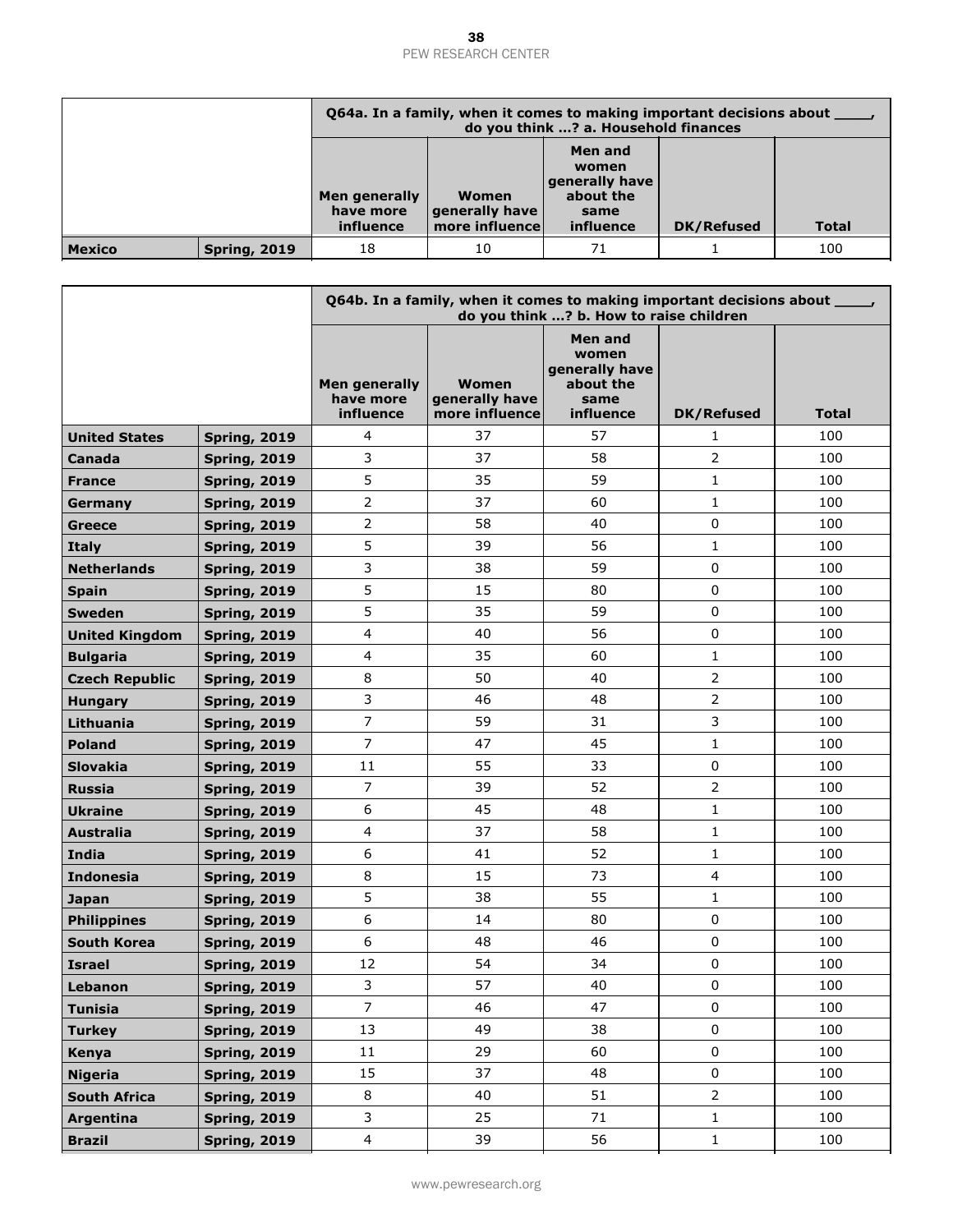|               |                     |                                         | Q64b. In a family, when it comes to making important decisions about<br>do you think ? b. How to raise children |                                                                      |                   |              |  |
|---------------|---------------------|-----------------------------------------|-----------------------------------------------------------------------------------------------------------------|----------------------------------------------------------------------|-------------------|--------------|--|
|               |                     | Men generally<br>have more<br>influence | Women<br>generally have<br>more influence                                                                       | Men and<br>women<br>generally have<br>about the<br>same<br>influence | <b>DK/Refused</b> | <b>Total</b> |  |
| <b>Mexico</b> | <b>Spring, 2019</b> |                                         | 21                                                                                                              | 72                                                                   |                   | 100          |  |

|                       |                     |                                                | Q64c. In a family, when it comes to making important decisions about ____, do<br>you think ? c. Their family's religious practices |                                                                      |                   |              |  |  |  |
|-----------------------|---------------------|------------------------------------------------|------------------------------------------------------------------------------------------------------------------------------------|----------------------------------------------------------------------|-------------------|--------------|--|--|--|
|                       |                     | <b>Men generally</b><br>have more<br>influence | Women<br>generally have<br>more influence                                                                                          | Men and<br>women<br>generally have<br>about the<br>same<br>influence | <b>DK/Refused</b> | <b>Total</b> |  |  |  |
| <b>United States</b>  | <b>Spring, 2019</b> | 14                                             | 19                                                                                                                                 | 64                                                                   | 3                 | 100          |  |  |  |
| Canada                | <b>Spring, 2019</b> | 17                                             | 14                                                                                                                                 | 63                                                                   | 6                 | 100          |  |  |  |
| <b>France</b>         | <b>Spring, 2019</b> | 20                                             | 10                                                                                                                                 | 66                                                                   | $\overline{4}$    | 100          |  |  |  |
| Germany               | <b>Spring, 2019</b> | 13                                             | 10                                                                                                                                 | 69                                                                   | $\overline{7}$    | 100          |  |  |  |
| <b>Greece</b>         | <b>Spring, 2019</b> | $\overline{4}$                                 | 41                                                                                                                                 | 54                                                                   | $\mathbf{1}$      | 100          |  |  |  |
| <b>Italy</b>          | <b>Spring, 2019</b> | 8                                              | 24                                                                                                                                 | 64                                                                   | 3                 | 100          |  |  |  |
| <b>Netherlands</b>    | <b>Spring, 2019</b> | 29                                             | 6                                                                                                                                  | 63                                                                   | $\overline{2}$    | 100          |  |  |  |
| <b>Spain</b>          | <b>Spring, 2019</b> | 10                                             | 10                                                                                                                                 | 76                                                                   | $\mathbf{3}$      | 100          |  |  |  |
| <b>Sweden</b>         | <b>Spring, 2019</b> | 45                                             | 3                                                                                                                                  | 45                                                                   | $\overline{7}$    | 100          |  |  |  |
| <b>United Kingdom</b> | <b>Spring, 2019</b> | 23                                             | $\overline{7}$                                                                                                                     | 65                                                                   | 5                 | 100          |  |  |  |
| <b>Bulgaria</b>       | <b>Spring, 2019</b> | 5                                              | 22                                                                                                                                 | 61                                                                   | 12                | 100          |  |  |  |
| <b>Czech Republic</b> | <b>Spring, 2019</b> | 10                                             | 15                                                                                                                                 | 53                                                                   | 22                | 100          |  |  |  |
| <b>Hungary</b>        | <b>Spring, 2019</b> | 8                                              | 21                                                                                                                                 | 61                                                                   | 10                | 100          |  |  |  |
| Lithuania             | <b>Spring, 2019</b> | 9                                              | 41                                                                                                                                 | 37                                                                   | 13                | 100          |  |  |  |
| <b>Poland</b>         | <b>Spring, 2019</b> | 8                                              | 34                                                                                                                                 | 53                                                                   | $\overline{4}$    | 100          |  |  |  |
| <b>Slovakia</b>       | <b>Spring, 2019</b> | 15                                             | 36                                                                                                                                 | 44                                                                   | 5                 | 100          |  |  |  |
| <b>Russia</b>         | <b>Spring, 2019</b> | 13                                             | 17                                                                                                                                 | 57                                                                   | 13                | 100          |  |  |  |
| <b>Ukraine</b>        | <b>Spring, 2019</b> | 9                                              | 27                                                                                                                                 | 54                                                                   | 10                | 100          |  |  |  |
| <b>Australia</b>      | <b>Spring, 2019</b> | 18                                             | 10                                                                                                                                 | 67                                                                   | 5                 | 100          |  |  |  |
| India                 | <b>Spring, 2019</b> | 14                                             | 28                                                                                                                                 | 57                                                                   | $\overline{2}$    | 100          |  |  |  |
| <b>Indonesia</b>      | <b>Spring, 2019</b> | 22                                             | $\overline{4}$                                                                                                                     | 70                                                                   | $\overline{4}$    | 100          |  |  |  |
| <b>Japan</b>          | <b>Spring, 2019</b> | 17                                             | 10                                                                                                                                 | 67                                                                   | $\overline{7}$    | 100          |  |  |  |
| <b>Philippines</b>    | <b>Spring, 2019</b> | 12                                             | 7                                                                                                                                  | 80                                                                   | $\mathsf 0$       | 100          |  |  |  |
| <b>South Korea</b>    | <b>Spring, 2019</b> | 8                                              | 26                                                                                                                                 | 64                                                                   | $\mathbf 2$       | 100          |  |  |  |
| <b>Israel</b>         | <b>Spring, 2019</b> | 44                                             | 10                                                                                                                                 | 42                                                                   | 3                 | 100          |  |  |  |
| Lebanon               | <b>Spring, 2019</b> | 16                                             | $14\,$                                                                                                                             | $70\,$                                                               | $\mathbf{1}$      | 100          |  |  |  |
| <b>Tunisia</b>        | <b>Spring, 2019</b> | 20                                             | 13                                                                                                                                 | 65                                                                   | $\overline{2}$    | 100          |  |  |  |
| <b>Turkey</b>         | <b>Spring, 2019</b> | 19                                             | 28                                                                                                                                 | 51                                                                   | 3                 | 100          |  |  |  |
| Kenya                 | <b>Spring, 2019</b> | 25                                             | 21                                                                                                                                 | 52                                                                   | $\overline{2}$    | 100          |  |  |  |
| <b>Nigeria</b>        | <b>Spring, 2019</b> | 43                                             | 12                                                                                                                                 | 45                                                                   | $\mathbf{1}$      | 100          |  |  |  |
| <b>South Africa</b>   | <b>Spring, 2019</b> | 24                                             | 20                                                                                                                                 | 53                                                                   | $\mathbf{3}$      | 100          |  |  |  |
| Argentina             | <b>Spring, 2019</b> | $\overline{4}$                                 | 23                                                                                                                                 | 70                                                                   | $\overline{4}$    | 100          |  |  |  |
| <b>Brazil</b>         | <b>Spring, 2019</b> | 5                                              | 36                                                                                                                                 | 56                                                                   | 3                 | 100          |  |  |  |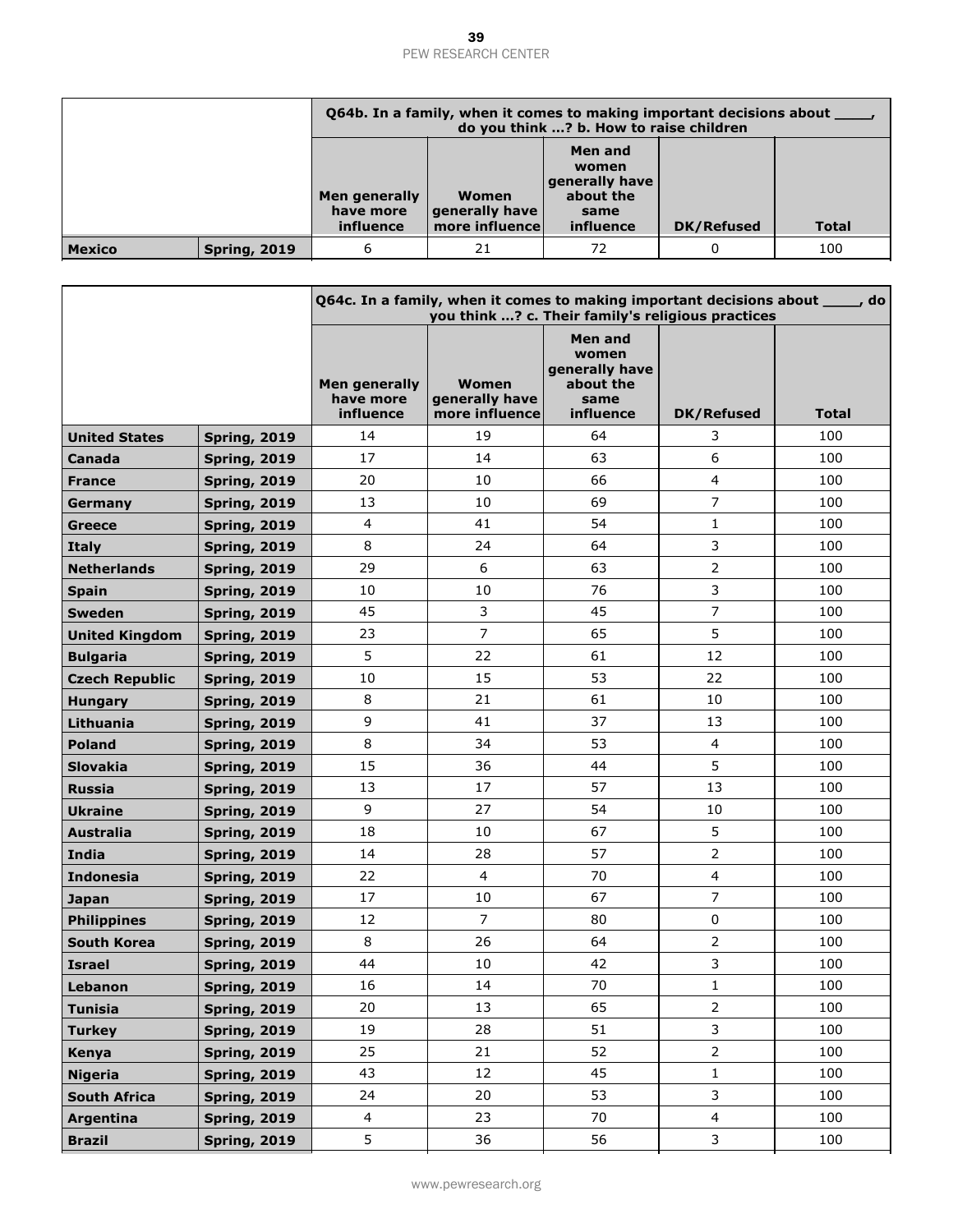|               |                     |                                                | 064c. In a family, when it comes to making important decisions about<br>, do l<br>you think ? c. Their family's religious practices |                                                                             |            |              |  |
|---------------|---------------------|------------------------------------------------|-------------------------------------------------------------------------------------------------------------------------------------|-----------------------------------------------------------------------------|------------|--------------|--|
|               |                     | <b>Men generally</b><br>have more<br>influence | Women<br>  generally have  <br>more influence                                                                                       | Men and<br>women<br><b>generally have</b><br>about the<br>same<br>influence | DK/Refused | <b>Total</b> |  |
| <b>Mexico</b> | <b>Spring, 2019</b> |                                                | 18                                                                                                                                  | 74                                                                          |            | 100          |  |

|                       |                     |                                             | Q65a. In (survey country) today, when it comes to ____ do you think ? a.<br>Being leaders in their local communities |                                                                     |                   |       |  |  |  |
|-----------------------|---------------------|---------------------------------------------|----------------------------------------------------------------------------------------------------------------------|---------------------------------------------------------------------|-------------------|-------|--|--|--|
|                       |                     | Men generally<br>have more<br>opportunities | <b>Women</b><br>generally have<br>more<br>opportunities                                                              | <b>Opportunities</b><br>are generally<br>about the<br>same for both | <b>DK/Refused</b> | Total |  |  |  |
| <b>United States</b>  | <b>Spring, 2019</b> | 40                                          | 4                                                                                                                    | 55                                                                  | 1                 | 100   |  |  |  |
| Canada                | <b>Spring, 2019</b> | 43                                          | 3                                                                                                                    | 54                                                                  | 0                 | 100   |  |  |  |
| <b>France</b>         | <b>Spring, 2019</b> | 55                                          | 3                                                                                                                    | 41                                                                  | $\mathbf{1}$      | 100   |  |  |  |
| Germany               | <b>Spring, 2019</b> | 36                                          | 3                                                                                                                    | 59                                                                  | 2                 | 100   |  |  |  |
| <b>Greece</b>         | <b>Spring, 2019</b> | 57                                          | $\mathbf{1}$                                                                                                         | 41                                                                  | $\mathbf{1}$      | 100   |  |  |  |
| <b>Italy</b>          | <b>Spring, 2019</b> | 59                                          | $\overline{2}$                                                                                                       | 36                                                                  | 3                 | 100   |  |  |  |
| <b>Netherlands</b>    | <b>Spring, 2019</b> | 47                                          | $\mathbf{1}$                                                                                                         | 52                                                                  | 0                 | 100   |  |  |  |
| <b>Spain</b>          | <b>Spring, 2019</b> | 44                                          | $\mathbf{1}$                                                                                                         | 55                                                                  | $\mathbf{1}$      | 100   |  |  |  |
| <b>Sweden</b>         | <b>Spring, 2019</b> | 48                                          | $\overline{2}$                                                                                                       | 47                                                                  | $\overline{2}$    | 100   |  |  |  |
| <b>United Kingdom</b> | <b>Spring, 2019</b> | 45                                          | $\overline{2}$                                                                                                       | 52                                                                  | $\mathbf{1}$      | 100   |  |  |  |
| <b>Bulgaria</b>       | <b>Spring, 2019</b> | 42                                          | $\overline{2}$                                                                                                       | 46                                                                  | 10                | 100   |  |  |  |
| <b>Czech Republic</b> | <b>Spring, 2019</b> | 32                                          | $\overline{2}$                                                                                                       | 55                                                                  | 11                | 100   |  |  |  |
| <b>Hungary</b>        | <b>Spring, 2019</b> | 47                                          | $\mathbf{1}$                                                                                                         | 49                                                                  | 3                 | 100   |  |  |  |
| Lithuania             | <b>Spring, 2019</b> | 29                                          | 9                                                                                                                    | 53                                                                  | 9                 | 100   |  |  |  |
| <b>Poland</b>         | <b>Spring, 2019</b> | 39                                          | 10                                                                                                                   | 47                                                                  | 5                 | 100   |  |  |  |
| <b>Slovakia</b>       | <b>Spring, 2019</b> | 53                                          | 6                                                                                                                    | 39                                                                  | 2                 | 100   |  |  |  |
| <b>Russia</b>         | <b>Spring, 2019</b> | 38                                          | 4                                                                                                                    | 50                                                                  | $\overline{7}$    | 100   |  |  |  |
| <b>Ukraine</b>        | <b>Spring, 2019</b> | 39                                          | 5                                                                                                                    | 45                                                                  | 11                | 100   |  |  |  |
| <b>Australia</b>      | <b>Spring, 2019</b> | 38                                          | $\overline{4}$                                                                                                       | 57                                                                  | 0                 | 100   |  |  |  |
| India                 | <b>Spring, 2019</b> | 39                                          | 7                                                                                                                    | 51                                                                  | 4                 | 100   |  |  |  |
| <b>Indonesia</b>      | <b>Spring, 2019</b> | 36                                          | 3                                                                                                                    | 54                                                                  | 7                 | 100   |  |  |  |
| <b>Japan</b>          | <b>Spring, 2019</b> | 66                                          | $\overline{2}$                                                                                                       | 32                                                                  | $\mathbf{1}$      | 100   |  |  |  |
| <b>Philippines</b>    | <b>Spring, 2019</b> | 20                                          | 5                                                                                                                    | 74                                                                  | $\mathbf{1}$      | 100   |  |  |  |
| <b>South Korea</b>    | <b>Spring, 2019</b> | 72                                          | 6                                                                                                                    | 22                                                                  | 0                 | 100   |  |  |  |
| <b>Israel</b>         | <b>Spring, 2019</b> | 65                                          | 3                                                                                                                    | 31                                                                  | 1                 | 100   |  |  |  |
| Lebanon               | <b>Spring, 2019</b> | 61                                          | 3                                                                                                                    | 35                                                                  | 2                 | 100   |  |  |  |
| <b>Tunisia</b>        | <b>Spring, 2019</b> | 58                                          | 5                                                                                                                    | 32                                                                  | 5                 | 100   |  |  |  |
| <b>Turkey</b>         | <b>Spring, 2019</b> | 66                                          | $\overline{7}$                                                                                                       | 23                                                                  | $\overline{4}$    | 100   |  |  |  |
| Kenya                 | <b>Spring, 2019</b> | 48                                          | 5                                                                                                                    | 46                                                                  | $\mathbf{1}$      | 100   |  |  |  |
| <b>Nigeria</b>        | <b>Spring, 2019</b> | 79                                          | 3                                                                                                                    | 17                                                                  | $\mathbf{1}$      | 100   |  |  |  |
| <b>South Africa</b>   | <b>Spring, 2019</b> | 39                                          | 9                                                                                                                    | 49                                                                  | $\overline{2}$    | 100   |  |  |  |
| Argentina             | <b>Spring, 2019</b> | 29                                          | $\overline{4}$                                                                                                       | 64                                                                  | $\overline{2}$    | 100   |  |  |  |
| <b>Brazil</b>         | <b>Spring, 2019</b> | 39                                          | 6                                                                                                                    | 50                                                                  | 5                 | 100   |  |  |  |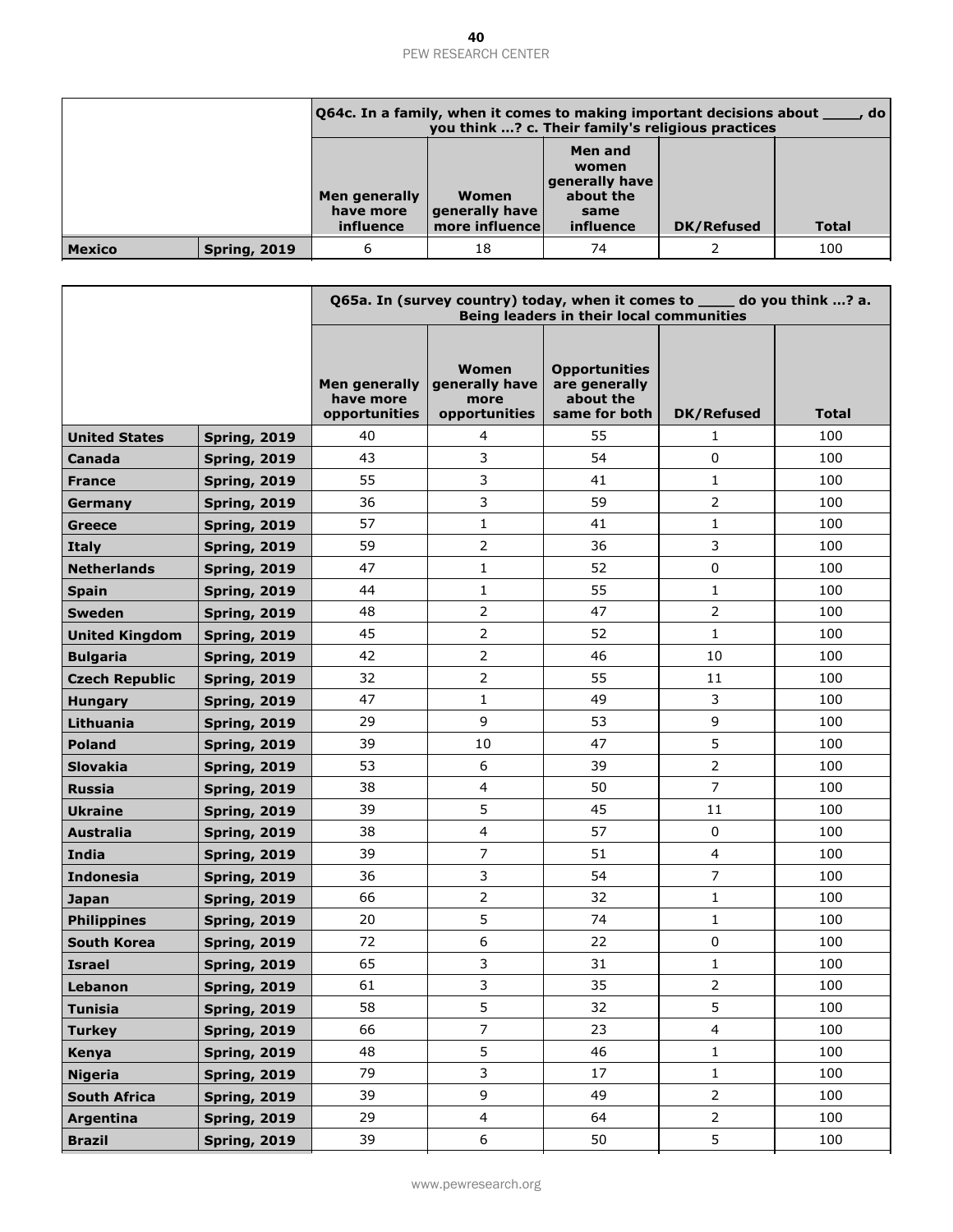|               |                     | Q65a. In (survey country) today, when it comes to sample 10 you think ? a.<br>Being leaders in their local communities |                       |                            |                   |       |  |
|---------------|---------------------|------------------------------------------------------------------------------------------------------------------------|-----------------------|----------------------------|-------------------|-------|--|
|               |                     | <b>Opportunities</b><br>Women<br>are generally<br>Men generally $ $ generally have $ $                                 |                       |                            |                   |       |  |
|               |                     | have more<br>opportunities                                                                                             | more<br>opportunities | about the<br>same for both | <b>DK/Refused</b> | Total |  |
| <b>Mexico</b> | <b>Spring, 2019</b> | 100<br>28<br>64                                                                                                        |                       |                            |                   |       |  |

|                       |                     | Q65b. In (survey country) today, when it comes to ____ do you think ? b.<br>Getting a good education |                                                         |                                                                     |                   |       |  |
|-----------------------|---------------------|------------------------------------------------------------------------------------------------------|---------------------------------------------------------|---------------------------------------------------------------------|-------------------|-------|--|
|                       |                     | Men generally<br>have more<br>opportunities                                                          | <b>Women</b><br>generally have<br>more<br>opportunities | <b>Opportunities</b><br>are generally<br>about the<br>same for both | <b>DK/Refused</b> | Total |  |
| <b>United States</b>  | <b>Spring, 2019</b> | 14                                                                                                   | 9                                                       | 76                                                                  | 1                 | 100   |  |
| Canada                | <b>Spring, 2019</b> | $\overline{7}$                                                                                       | 5                                                       | 88                                                                  | 0                 | 100   |  |
| <b>France</b>         | <b>Spring, 2019</b> | 20                                                                                                   | 5                                                       | 74                                                                  | 0                 | 100   |  |
| Germany               | <b>Spring, 2019</b> | 11                                                                                                   | $\overline{4}$                                          | 85                                                                  | 0                 | 100   |  |
| <b>Greece</b>         | <b>Spring, 2019</b> | 6                                                                                                    | 3                                                       | 91                                                                  | $\mathbf{1}$      | 100   |  |
| <b>Italy</b>          | <b>Spring, 2019</b> | 11                                                                                                   | 4                                                       | 83                                                                  | $\mathbf{1}$      | 100   |  |
| <b>Netherlands</b>    | <b>Spring, 2019</b> | 5                                                                                                    | $\,8\,$                                                 | 87                                                                  | 0                 | 100   |  |
| <b>Spain</b>          | <b>Spring, 2019</b> | 11                                                                                                   | 3                                                       | 86                                                                  | 0                 | 100   |  |
| <b>Sweden</b>         | <b>Spring, 2019</b> | 10                                                                                                   | 9                                                       | 80                                                                  | 0                 | 100   |  |
| <b>United Kingdom</b> | <b>Spring, 2019</b> | 17                                                                                                   | 5                                                       | 78                                                                  | 1                 | 100   |  |
| <b>Bulgaria</b>       | <b>Spring, 2019</b> | 8                                                                                                    | 5                                                       | 85                                                                  | $\overline{2}$    | 100   |  |
| <b>Czech Republic</b> | <b>Spring, 2019</b> | $\overline{7}$                                                                                       | $\overline{2}$                                          | 88                                                                  | 3                 | 100   |  |
| <b>Hungary</b>        | <b>Spring, 2019</b> | $\overline{7}$                                                                                       | $\overline{2}$                                          | 88                                                                  | $\overline{2}$    | 100   |  |
| Lithuania             | <b>Spring, 2019</b> | 13                                                                                                   | 10                                                      | 71                                                                  | 5                 | 100   |  |
| <b>Poland</b>         | <b>Spring, 2019</b> | 13                                                                                                   | 10                                                      | 75                                                                  | 2                 | 100   |  |
| <b>Slovakia</b>       | <b>Spring, 2019</b> | 20                                                                                                   | 8                                                       | 71                                                                  | 1                 | 100   |  |
| <b>Russia</b>         | <b>Spring, 2019</b> | 9                                                                                                    | 6                                                       | 81                                                                  | 3                 | 100   |  |
| <b>Ukraine</b>        | <b>Spring, 2019</b> | $\overline{7}$                                                                                       | $\overline{4}$                                          | 86                                                                  | 3                 | 100   |  |
| <b>Australia</b>      | <b>Spring, 2019</b> | 10                                                                                                   | 5                                                       | 84                                                                  | $\mathbf{1}$      | 100   |  |
| <b>India</b>          | <b>Spring, 2019</b> | 12                                                                                                   | 10                                                      | 76                                                                  | $\mathbf{1}$      | 100   |  |
| <b>Indonesia</b>      | <b>Spring, 2019</b> | 8                                                                                                    | $\overline{2}$                                          | 86                                                                  | 5                 | 100   |  |
| <b>Japan</b>          | <b>Spring, 2019</b> | 19                                                                                                   | $\overline{a}$                                          | 76                                                                  | $\mathbf{1}$      | 100   |  |
| <b>Philippines</b>    | <b>Spring, 2019</b> | $\overline{7}$                                                                                       | 6                                                       | 86                                                                  | 0                 | 100   |  |
| <b>South Korea</b>    | <b>Spring, 2019</b> | 19                                                                                                   | 5                                                       | 75                                                                  | 0                 | 100   |  |
| <b>Israel</b>         | <b>Spring, 2019</b> | 21                                                                                                   | 13                                                      | 65                                                                  | 1                 | 100   |  |
| Lebanon               | <b>Spring, 2019</b> | 5                                                                                                    | 12                                                      | 83                                                                  | 0                 | 100   |  |
| <b>Tunisia</b>        | <b>Spring, 2019</b> | 6                                                                                                    | 24                                                      | 70                                                                  | $\mathbf 0$       | 100   |  |
| <b>Turkey</b>         | <b>Spring, 2019</b> | 33                                                                                                   | 13                                                      | 52                                                                  | $\overline{2}$    | 100   |  |
| Kenya                 | <b>Spring, 2019</b> | 11                                                                                                   | 10                                                      | 78                                                                  | $\mathbf{1}$      | 100   |  |
| <b>Nigeria</b>        | <b>Spring, 2019</b> | 22                                                                                                   | 8                                                       | 69                                                                  | 0                 | 100   |  |
| <b>South Africa</b>   | <b>Spring, 2019</b> | $\overline{7}$                                                                                       | 14                                                      | 77                                                                  | $\overline{2}$    | 100   |  |
| Argentina             | <b>Spring, 2019</b> | $\overline{7}$                                                                                       | 6                                                       | 86                                                                  | $\mathbf{1}$      | 100   |  |
| <b>Brazil</b>         | <b>Spring, 2019</b> | 20                                                                                                   | 12                                                      | 64                                                                  | $\overline{4}$    | 100   |  |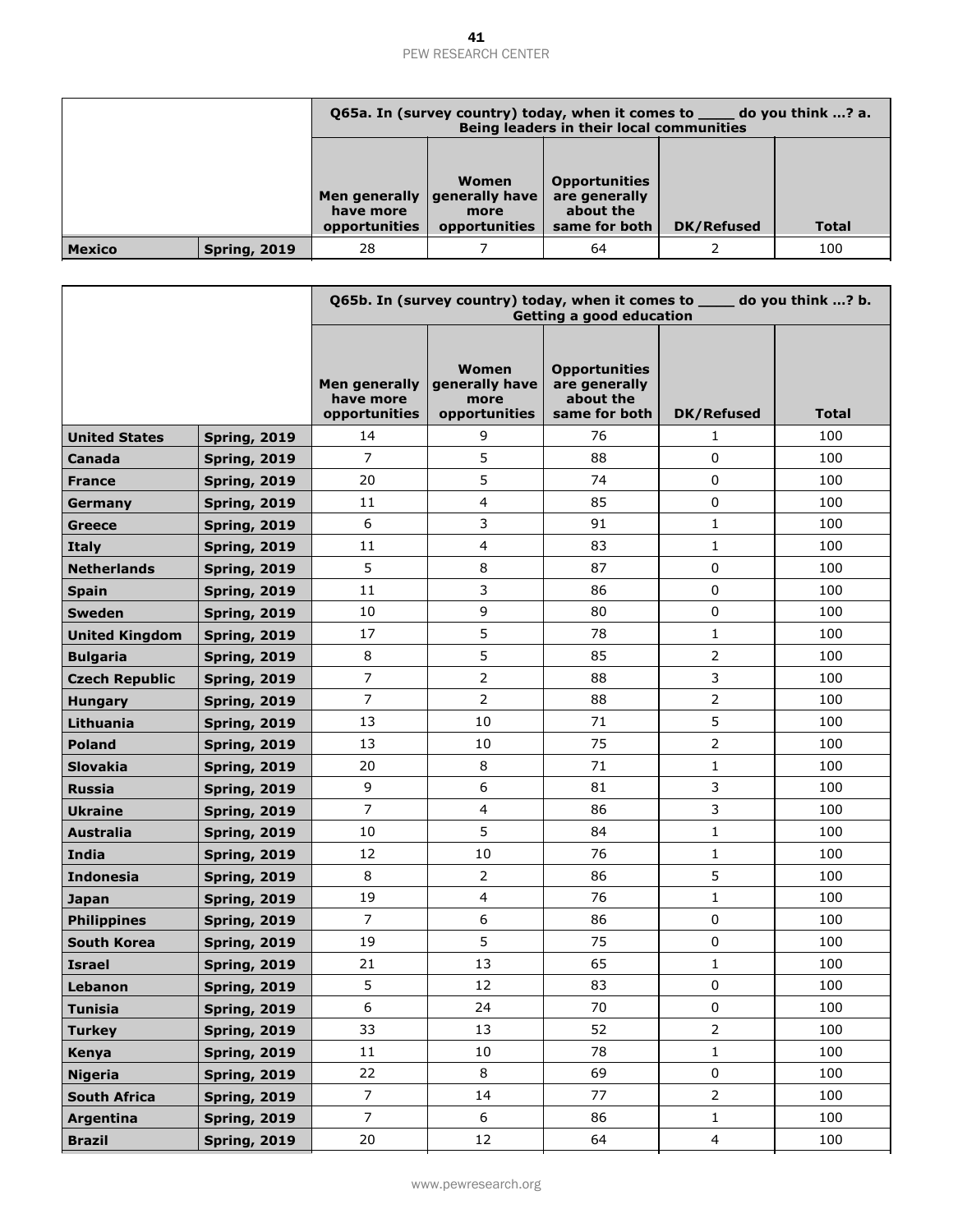|               |                     | $\frac{1}{\sqrt{1-\frac{1}{2}}}$ do you think ? b.<br>Q65b. In (survey country) today, when it comes to<br>Getting a good education |                       |               |                   |       |  |  |
|---------------|---------------------|-------------------------------------------------------------------------------------------------------------------------------------|-----------------------|---------------|-------------------|-------|--|--|
|               |                     | <b>Opportunities</b><br>Women<br>Men generally   generally have  <br>are generally<br>about the                                     |                       |               |                   |       |  |  |
|               |                     | have more<br>opportunities                                                                                                          | more<br>opportunities | same for both | <b>DK/Refused</b> | Total |  |  |
| <b>Mexico</b> | <b>Spring, 2019</b> | 12                                                                                                                                  | 100<br>82             |               |                   |       |  |  |

|                       |                     |                                                    | Q65c. In (survey country) today, when it comes to ____ do you think ? c.<br><b>Getting high-paying jobs</b> |                                                                     |                   |              |  |  |  |
|-----------------------|---------------------|----------------------------------------------------|-------------------------------------------------------------------------------------------------------------|---------------------------------------------------------------------|-------------------|--------------|--|--|--|
|                       |                     | <b>Men generally</b><br>have more<br>opportunities | Women<br>generally have<br>more<br>opportunities                                                            | <b>Opportunities</b><br>are generally<br>about the<br>same for both | <b>DK/Refused</b> | <b>Total</b> |  |  |  |
| <b>United States</b>  | <b>Spring, 2019</b> | 60                                                 | 2                                                                                                           | 38                                                                  | 1                 | 100          |  |  |  |
| Canada                | <b>Spring, 2019</b> | 66                                                 | $\overline{2}$                                                                                              | 31                                                                  | $\mathbf{1}$      | 100          |  |  |  |
| <b>France</b>         | <b>Spring, 2019</b> | 77                                                 | $\mathbf{1}$                                                                                                | 21                                                                  | 0                 | 100          |  |  |  |
| Germany               | <b>Spring, 2019</b> | 60                                                 | 2                                                                                                           | 37                                                                  | $\mathbf{1}$      | 100          |  |  |  |
| <b>Greece</b>         | <b>Spring, 2019</b> | 48                                                 | $\overline{2}$                                                                                              | 48                                                                  | 1                 | 100          |  |  |  |
| <b>Italy</b>          | <b>Spring, 2019</b> | 63                                                 | $\overline{2}$                                                                                              | 34                                                                  | $\mathbf{1}$      | 100          |  |  |  |
| <b>Netherlands</b>    | <b>Spring, 2019</b> | 62                                                 | 4                                                                                                           | 34                                                                  | 0                 | 100          |  |  |  |
| <b>Spain</b>          | <b>Spring, 2019</b> | 70                                                 | $\mathbf{1}$                                                                                                | 29                                                                  | 0                 | 100          |  |  |  |
| <b>Sweden</b>         | <b>Spring, 2019</b> | 79                                                 | 1                                                                                                           | 19                                                                  | 0                 | 100          |  |  |  |
| <b>United Kingdom</b> | <b>Spring, 2019</b> | 69                                                 | $\overline{2}$                                                                                              | 29                                                                  | 0                 | 100          |  |  |  |
| <b>Bulgaria</b>       | <b>Spring, 2019</b> | 52                                                 | $\overline{2}$                                                                                              | 44                                                                  | $\overline{2}$    | 100          |  |  |  |
| <b>Czech Republic</b> | <b>Spring, 2019</b> | 61                                                 | $\mathbf{1}$                                                                                                | 35                                                                  | 3                 | 100          |  |  |  |
| <b>Hungary</b>        | <b>Spring, 2019</b> | 57                                                 | $\mathbf{1}$                                                                                                | 39                                                                  | 2                 | 100          |  |  |  |
| Lithuania             | <b>Spring, 2019</b> | 54                                                 | $\overline{7}$                                                                                              | 35                                                                  | 4                 | 100          |  |  |  |
| <b>Poland</b>         | <b>Spring, 2019</b> | 54                                                 | $\overline{7}$                                                                                              | 36                                                                  | 3                 | 100          |  |  |  |
| <b>Slovakia</b>       | <b>Spring, 2019</b> | 62                                                 | 5                                                                                                           | 32                                                                  | 2                 | 100          |  |  |  |
| <b>Russia</b>         | <b>Spring, 2019</b> | 46                                                 | 3                                                                                                           | 47                                                                  | 3                 | 100          |  |  |  |
| <b>Ukraine</b>        | <b>Spring, 2019</b> | 51                                                 | 3                                                                                                           | 41                                                                  | 4                 | 100          |  |  |  |
| <b>Australia</b>      | <b>Spring, 2019</b> | 69                                                 | $\mathbf{1}$                                                                                                | 29                                                                  | 1                 | 100          |  |  |  |
| <b>India</b>          | <b>Spring, 2019</b> | 28                                                 | 7                                                                                                           | 62                                                                  | 3                 | 100          |  |  |  |
| <b>Indonesia</b>      | <b>Spring, 2019</b> | 22                                                 | 4                                                                                                           | 68                                                                  | 5                 | 100          |  |  |  |
| <b>Japan</b>          | <b>Spring, 2019</b> | 75                                                 | 1                                                                                                           | 23                                                                  | $\mathbf{1}$      | 100          |  |  |  |
| <b>Philippines</b>    | <b>Spring, 2019</b> | 17                                                 | 6                                                                                                           | 77                                                                  | 0                 | 100          |  |  |  |
| <b>South Korea</b>    | <b>Spring, 2019</b> | 75                                                 | 1                                                                                                           | 24                                                                  | 0                 | 100          |  |  |  |
| <b>Israel</b>         | <b>Spring, 2019</b> | 72                                                 | 3                                                                                                           | 23                                                                  | 2                 | 100          |  |  |  |
| Lebanon               | <b>Spring, 2019</b> | 45                                                 | $\boldsymbol{6}$                                                                                            | 47                                                                  | 3                 | 100          |  |  |  |
| <b>Tunisia</b>        | <b>Spring, 2019</b> | 30                                                 | 19                                                                                                          | 50                                                                  | $\mathbf{1}$      | 100          |  |  |  |
| <b>Turkey</b>         | <b>Spring, 2019</b> | 49                                                 | 17                                                                                                          | 29                                                                  | $\overline{4}$    | 100          |  |  |  |
| Kenya                 | <b>Spring, 2019</b> | 31                                                 | 10                                                                                                          | 57                                                                  | $\mathbf{1}$      | 100          |  |  |  |
| <b>Nigeria</b>        | <b>Spring, 2019</b> | 47                                                 | 11                                                                                                          | 42                                                                  | $\mathbf{1}$      | 100          |  |  |  |
| <b>South Africa</b>   | <b>Spring, 2019</b> | 32                                                 | 9                                                                                                           | 57                                                                  | $\overline{2}$    | 100          |  |  |  |
| Argentina             | <b>Spring, 2019</b> | 45                                                 | $\boldsymbol{6}$                                                                                            | 46                                                                  | $\overline{2}$    | 100          |  |  |  |
| <b>Brazil</b>         | <b>Spring, 2019</b> | 52                                                 | 8                                                                                                           | 38                                                                  | 3                 | 100          |  |  |  |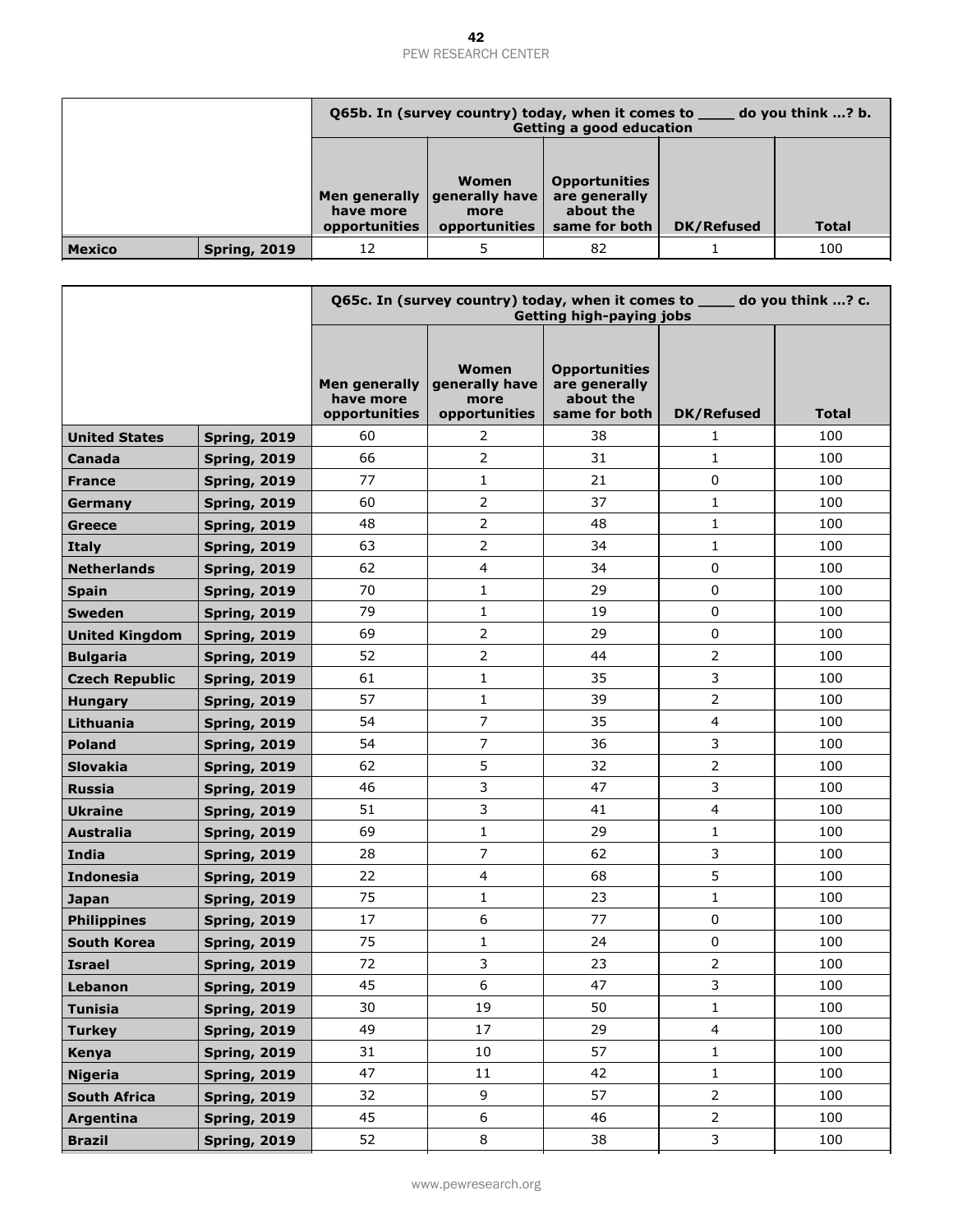|                                                                                                                                                                                       |                     | do you think ? c.<br>Q65c. In (survey country) today, when it comes to<br><b>Getting high-paying jobs</b> |                |  |       |  |  |  |
|---------------------------------------------------------------------------------------------------------------------------------------------------------------------------------------|---------------------|-----------------------------------------------------------------------------------------------------------|----------------|--|-------|--|--|--|
|                                                                                                                                                                                       |                     |                                                                                                           |                |  |       |  |  |  |
| <b>Opportunities</b><br>Women<br>Men generally   generally have  <br>are generally<br>about the<br>have more<br>more<br>DK/Refused<br>opportunities<br>opportunities<br>same for both |                     |                                                                                                           |                |  | Total |  |  |  |
| <b>Mexico</b>                                                                                                                                                                         | <b>Spring, 2019</b> | 36                                                                                                        | 100<br>56<br>6 |  |       |  |  |  |

|                       |                     |                                                    | Q65d. In (survey country) today, when it comes to _____ do you think ? d.<br><b>Expressing their political views</b> |                                                                     |                   |              |  |  |  |
|-----------------------|---------------------|----------------------------------------------------|----------------------------------------------------------------------------------------------------------------------|---------------------------------------------------------------------|-------------------|--------------|--|--|--|
|                       |                     | <b>Men generally</b><br>have more<br>opportunities | <b>Women</b><br>generally have<br>more<br>opportunities                                                              | <b>Opportunities</b><br>are generally<br>about the<br>same for both | <b>DK/Refused</b> | <b>Total</b> |  |  |  |
| <b>United States</b>  | <b>Spring, 2019</b> | 32                                                 | 4                                                                                                                    | 63                                                                  | $\mathbf{1}$      | 100          |  |  |  |
| Canada                | <b>Spring, 2019</b> | 29                                                 | $\overline{4}$                                                                                                       | 67                                                                  | $\mathbf{1}$      | 100          |  |  |  |
| <b>France</b>         | <b>Spring, 2019</b> | 40                                                 | $\overline{2}$                                                                                                       | 57                                                                  | 0                 | 100          |  |  |  |
| Germany               | <b>Spring, 2019</b> | 27                                                 | 3                                                                                                                    | 69                                                                  | $\mathbf{1}$      | 100          |  |  |  |
| <b>Greece</b>         | <b>Spring, 2019</b> | 26                                                 | 0                                                                                                                    | 73                                                                  | 0                 | 100          |  |  |  |
| <b>Italy</b>          | <b>Spring, 2019</b> | 30                                                 | $\overline{2}$                                                                                                       | 67                                                                  | $\mathbf{1}$      | 100          |  |  |  |
| <b>Netherlands</b>    | <b>Spring, 2019</b> | 35                                                 | 2                                                                                                                    | 63                                                                  | 0                 | 100          |  |  |  |
| <b>Spain</b>          | <b>Spring, 2019</b> | 27                                                 | $\overline{2}$                                                                                                       | 71                                                                  | 0                 | 100          |  |  |  |
| <b>Sweden</b>         | <b>Spring, 2019</b> | 23                                                 | $\overline{2}$                                                                                                       | 75                                                                  | 0                 | 100          |  |  |  |
| <b>United Kingdom</b> | <b>Spring, 2019</b> | 31                                                 | $\overline{2}$                                                                                                       | 66                                                                  | 1                 | 100          |  |  |  |
| <b>Bulgaria</b>       | <b>Spring, 2019</b> | 21                                                 | $\mathbf{1}$                                                                                                         | 71                                                                  | 7                 | 100          |  |  |  |
| <b>Czech Republic</b> | <b>Spring, 2019</b> | 21                                                 | $\overline{2}$                                                                                                       | 74                                                                  | 3                 | 100          |  |  |  |
| <b>Hungary</b>        | <b>Spring, 2019</b> | 30                                                 | $\mathbf{1}$                                                                                                         | 66                                                                  | 4                 | 100          |  |  |  |
| Lithuania             | <b>Spring, 2019</b> | 27                                                 | 9                                                                                                                    | 55                                                                  | 9                 | 100          |  |  |  |
| <b>Poland</b>         | <b>Spring, 2019</b> | 29                                                 | 5                                                                                                                    | 63                                                                  | 3                 | 100          |  |  |  |
| Slovakia              | <b>Spring, 2019</b> | 33                                                 | 5                                                                                                                    | 60                                                                  | 2                 | 100          |  |  |  |
| <b>Russia</b>         | <b>Spring, 2019</b> | 36                                                 | $\overline{2}$                                                                                                       | 55                                                                  | 7                 | 100          |  |  |  |
| <b>Ukraine</b>        | <b>Spring, 2019</b> | 23                                                 | 3                                                                                                                    | 70                                                                  | 4                 | 100          |  |  |  |
| <b>Australia</b>      | <b>Spring, 2019</b> | 29                                                 | 3                                                                                                                    | 67                                                                  | $\mathbf{1}$      | 100          |  |  |  |
| <b>India</b>          | <b>Spring, 2019</b> | 37                                                 | 4                                                                                                                    | 54                                                                  | 5                 | 100          |  |  |  |
| <b>Indonesia</b>      | <b>Spring, 2019</b> | 19                                                 | $\overline{2}$                                                                                                       | 71                                                                  | 9                 | 100          |  |  |  |
| <b>Japan</b>          | <b>Spring, 2019</b> | 48                                                 | 3                                                                                                                    | 48                                                                  | $\overline{2}$    | 100          |  |  |  |
| <b>Philippines</b>    | <b>Spring, 2019</b> | 17                                                 | 4                                                                                                                    | 78                                                                  | $\mathbf{1}$      | 100          |  |  |  |
| <b>South Korea</b>    | <b>Spring, 2019</b> | 55                                                 | 3                                                                                                                    | 42                                                                  | $\mathbf{1}$      | 100          |  |  |  |
| <b>Israel</b>         | <b>Spring, 2019</b> | 42                                                 | 3                                                                                                                    | 54                                                                  | $\mathbf{1}$      | 100          |  |  |  |
| Lebanon               | <b>Spring, 2019</b> | 40                                                 | 2                                                                                                                    | 57                                                                  | $\mathbf{1}$      | 100          |  |  |  |
| <b>Tunisia</b>        | <b>Spring, 2019</b> | 38                                                 | 7                                                                                                                    | 51                                                                  | 4                 | 100          |  |  |  |
| <b>Turkey</b>         | <b>Spring, 2019</b> | 53                                                 | $\overline{7}$                                                                                                       | 37                                                                  | 3                 | 100          |  |  |  |
| Kenya                 | <b>Spring, 2019</b> | 40                                                 | 6                                                                                                                    | 53                                                                  | $\mathbf{1}$      | 100          |  |  |  |
| <b>Nigeria</b>        | <b>Spring, 2019</b> | 64                                                 | $\overline{2}$                                                                                                       | 33                                                                  | $\mathbf{1}$      | 100          |  |  |  |
| <b>South Africa</b>   | <b>Spring, 2019</b> | 32                                                 | $\,8\,$                                                                                                              | 57                                                                  | $\overline{4}$    | 100          |  |  |  |
| Argentina             | <b>Spring, 2019</b> | 27                                                 | 3                                                                                                                    | 68                                                                  | $\overline{2}$    | 100          |  |  |  |
| <b>Brazil</b>         | <b>Spring, 2019</b> | 40                                                 | 3                                                                                                                    | 54                                                                  | 3                 | 100          |  |  |  |